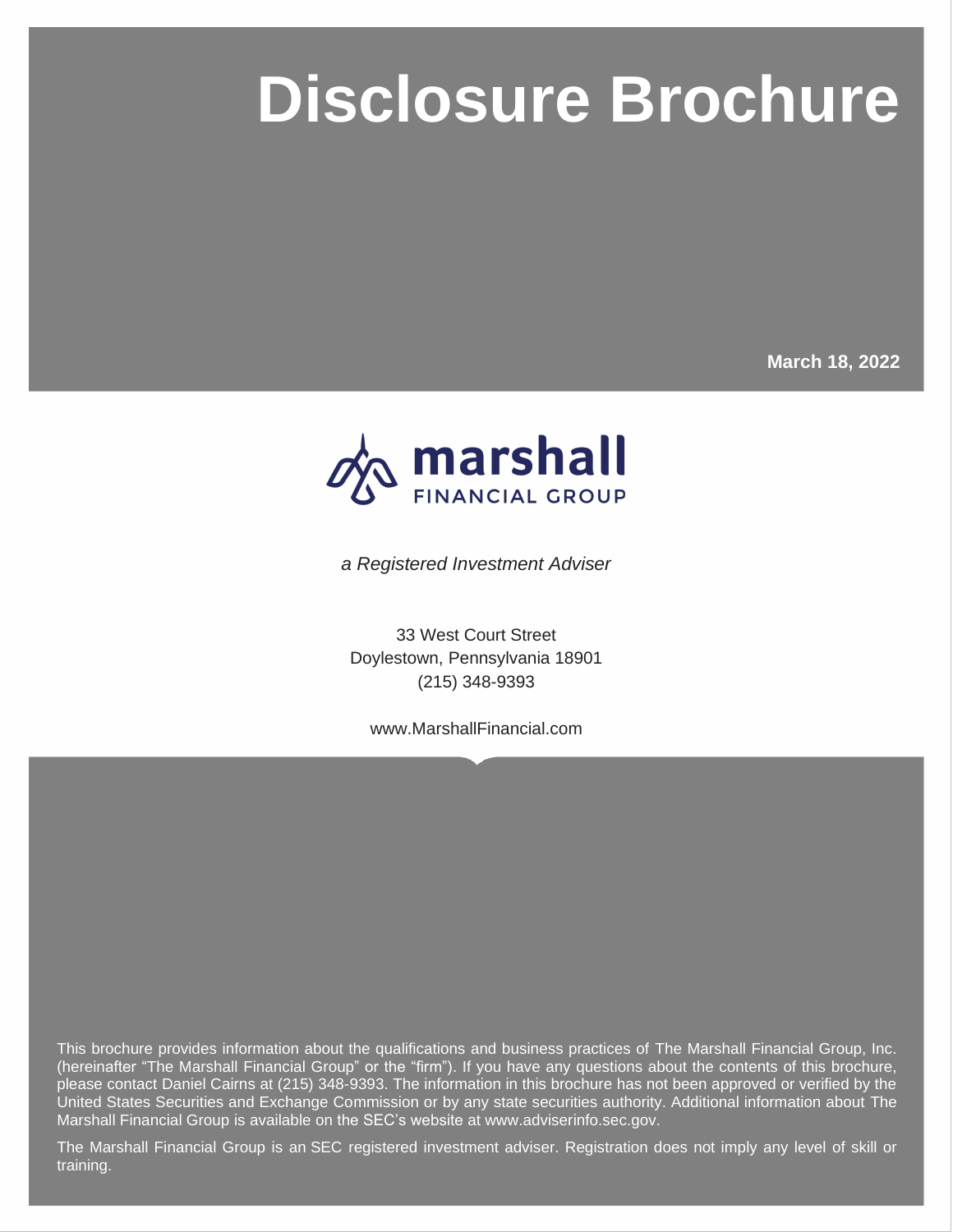

# **Item 2. Material Changes**

In this Item, The Marshall Financial Group is required to discuss any material changes that have been made to the brochure since the firm's last annual amendment on March 1, 2021. The Firm has no changes to disclose in relation to this Item.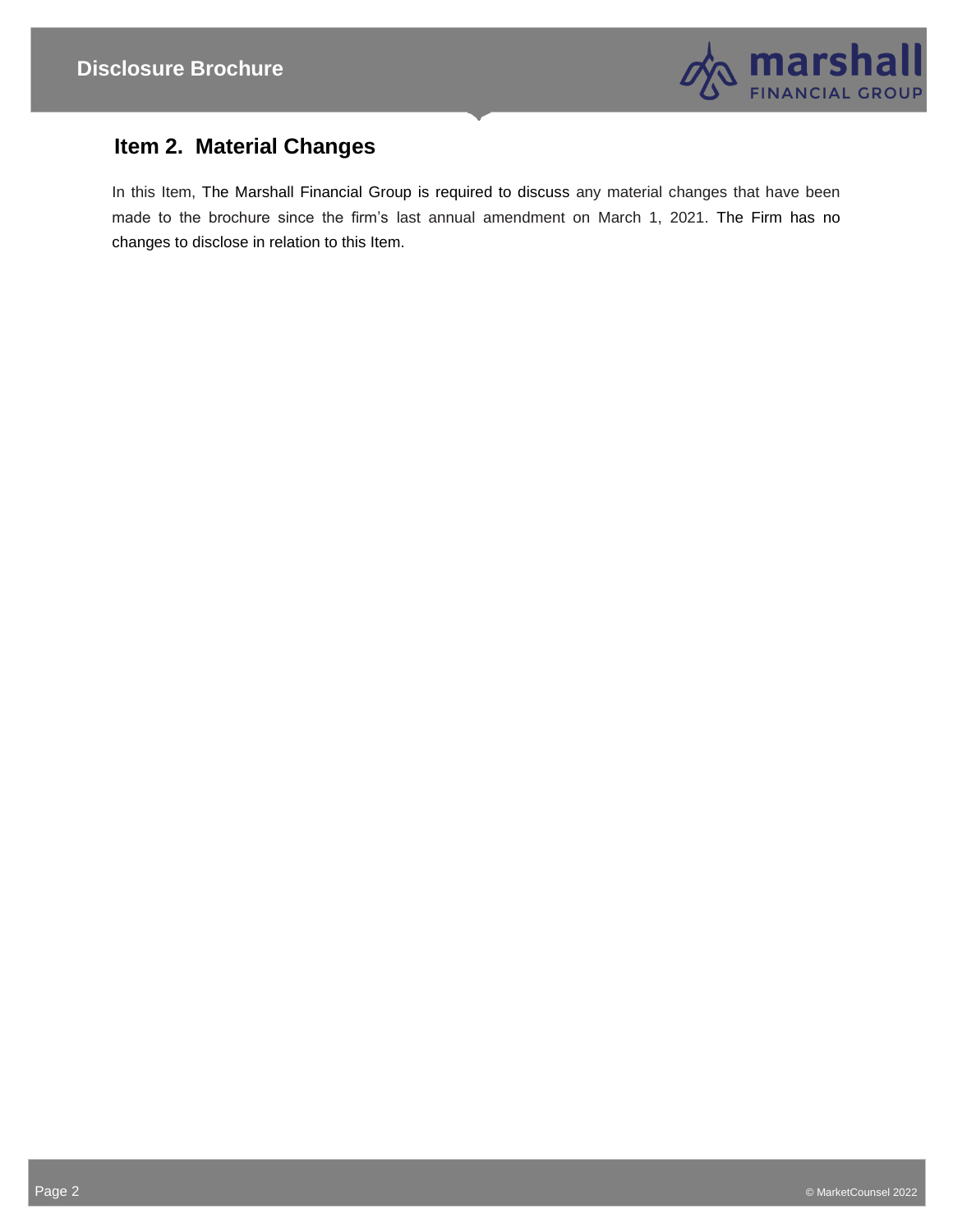

# Item 3. Table of Contents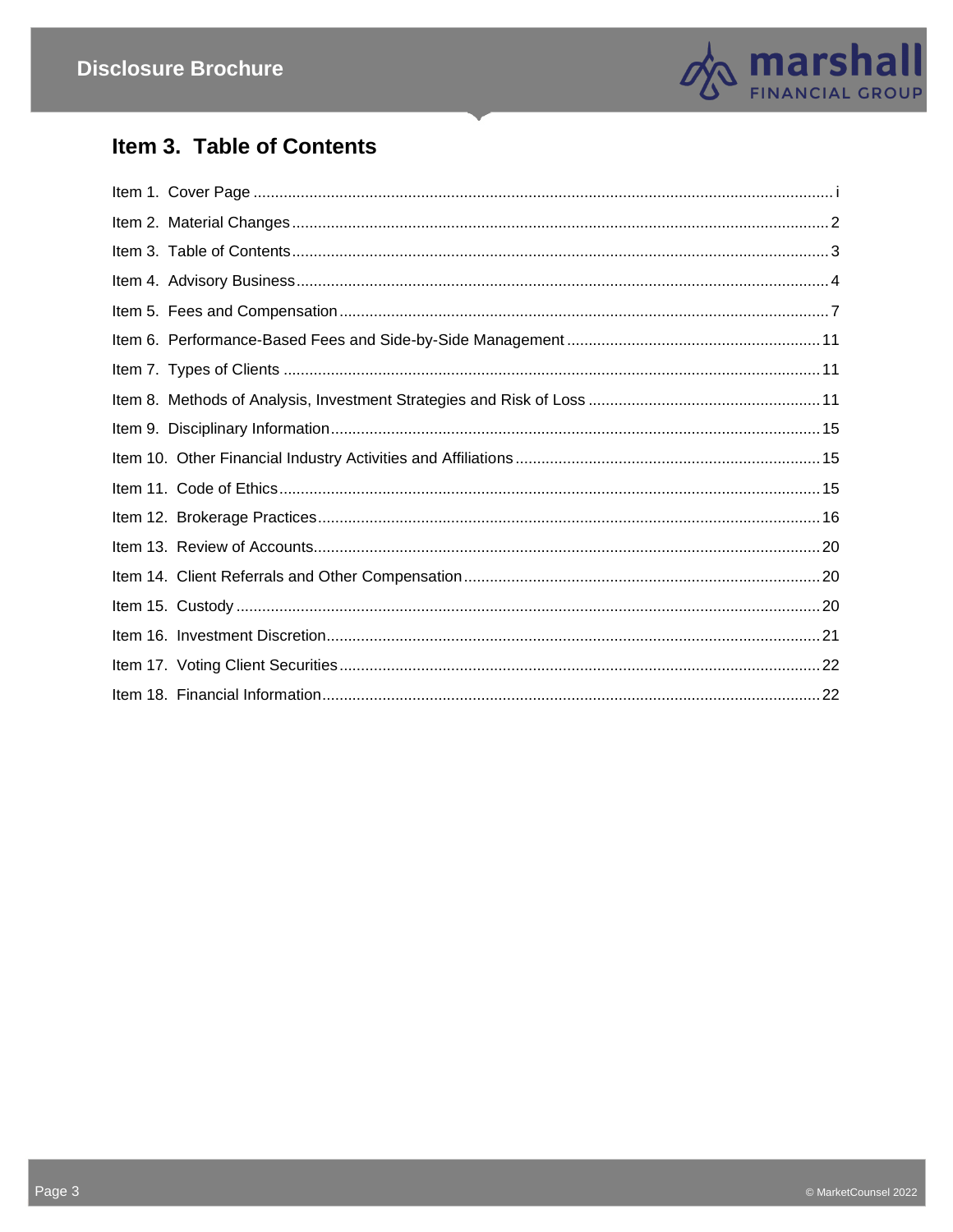

# **Item 4. Advisory Business**

The Marshall Financial Group has been in business as a registered investment adviser since June 1983. The Marshall Financial Group is a corporation wholly owned by The Marshall Financial Group, Inc. Employee Stock Ownership Trust. As of December 31, 2021, The Marshall Financial Group had \$835,098,462 in assets under management, of which \$822,649,177 was managed on a discretionary basis and \$12,449,285 was managed on a non-discretionary basis.

The Marshall Financial Group offers clients a variety of fee based advisory services, which include wealth management, consulting and investment management. Prior to engaging The Marshall Financial Group to provide any of the foregoing services, the client is required to enter into one or more written agreements with the firm setting forth the relevant terms and conditions of the advisory relationship.

This Disclosure Brochure describes the business of The Marshall Financial Group. Certain sections also describe the activities of the firm's Supervised Persons*,* which refer to The Marshall Financial Group's officers, partners, directors (or other persons occupying a similar status or performing similar functions), or employees, and any other person who provides investment advice on the firm's behalf and is subject to its supervision or control.

#### **Wealth Management and Consulting Services**

#### *Wealth Management Services*

The Marshall Financial Group provides its clients with a broad range of comprehensive wealth management services, which generally include:

- Educational Funding;
- Tax Planning;
- Cash Management;
- Debt Consolidation;
- Retirement Planning;
- Investment Management;
- Estate Planning;
- Charitable Giving;
- Risk Management;
- Stock Options Strategies;
- Small Business Planning; and
- Asset Protection Planning.

#### *Wealth Coaching Services*

The Marshall Financial Group offers My Wealth Coach™ as an alternative to comprehensive and modular wealth management. My Wealth Coach™ provides financial guidance and education to clients through a coaching model, instead of a full service advisory relationship. Under a coaching model, the Marshall Financial Group works with clients to manage their finances virtually by aggregating accounts through one secure portal. The Firm assists clients with setting goals and provides a customized guide complete with action items. The Marshall Financial Group sends clients periodic emails to allow clients to track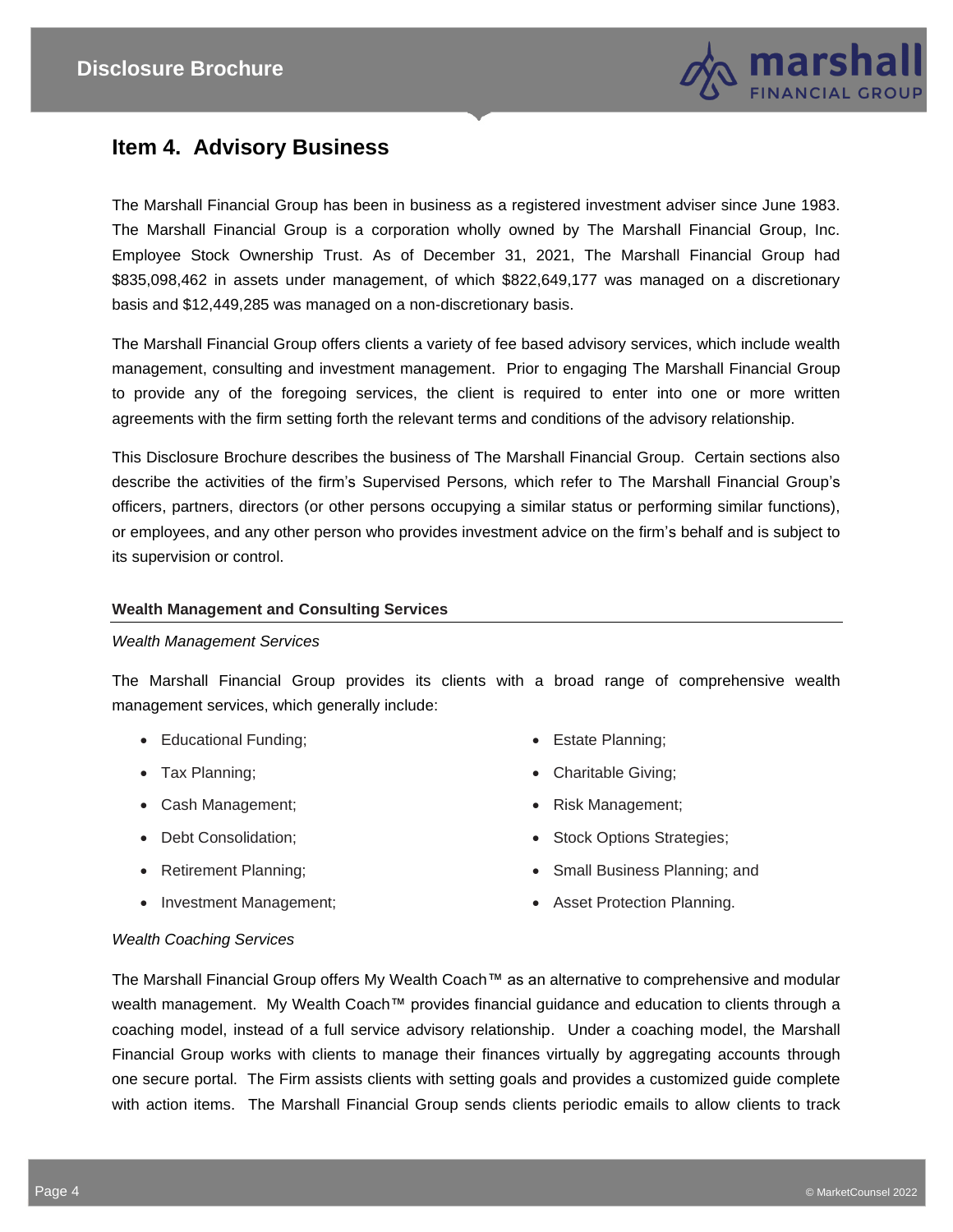

spending and goals. My Wealth Coach™ offers clients the choice of one annual meeting or two brief semi-annual meetings to review their plans and set upcoming goals.

In performing any of the above wealth management or consulting services, The Marshall Financial Group is not required to verify any information received from the client or from the client's other professionals (e.g., attorney, accountant, etc.) and is expressly authorized to rely on such information. The firm may recommend the services of itself and/or other professionals to implement its recommendations. Clients are advised that a conflict of interest exists if The Marshall Financial Group recommends its own services. The client is under no obligation to act upon any of the recommendations made by The Marshall Financial Group under a wealth management or consulting engagement or to engage the services of any such recommended professional, including The Marshall Financial Group itself. The client retains absolute discretion over all such implementation decisions and is free to accept or reject any of The Marshall Financial Group's recommendations. Clients are advised that it remains their responsibility to promptly notify The Marshall Financial Group if there is ever any change in their financial situation or investment objectives for the purpose of reviewing, evaluating, or revising the firm's previous recommendations and/or services.

#### **Investment Management Services**

The Marshall Financial Group manages its clients' investment portfolios on a discretionary or nondiscretionary basis.

The Marshall Financial Group primarily allocates clients' assets among individual debt and equity securities, options, mutual funds, index funds, exchange-traded funds ("ETFs") and *Independent Managers* (as defined below), in accordance with their individual investment objectives. Additionally, the firm may recommend that clients who qualify as accredited investors, as defined by Rule 501 of the Securities Act of 1933, invest in private placement securities, which may include debt, equity and/or pooled investment vehicles. The firm may also provide advice about any type of legacy position or investment otherwise held in clients' investment portfolios, but clients should not assume that these assets are being continuously monitored or otherwise advised on by the Firm unless specifically agreed upon.

In addition, clients may engage The Marshall Financial Group to advise on certain investment products that are not maintained at their primary custodian, such as variable life insurance and annuity contracts, and assets held through employer sponsored retirement plans and qualified tuition plans (i.e., 529 plans). In these situations, The Marshall Financial Group directs or recommends the allocation of client assets among the various investment options available with the product. Client assets are generally maintained at the underwriting insurance company or the custodian designated by the product's sponsor. The Marshall Financial Group may also advise certain clients to invest in various hard assets, which may include precious metals, gems and/or rare collectible items (e.g., bullion, coins, etc.).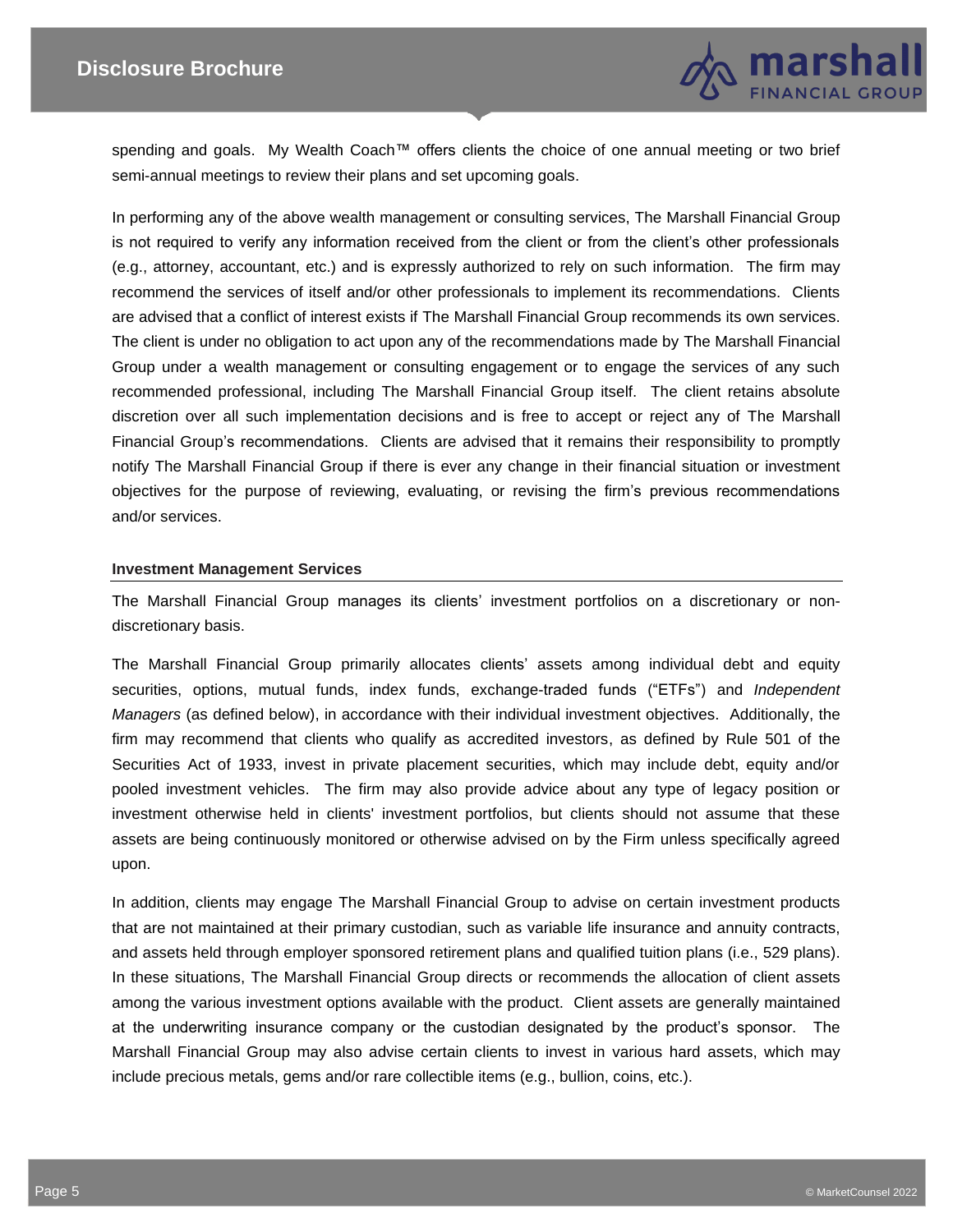

The Marshall Financial Group tailors its advisory services to accommodate the needs of its individual clients and continuously seeks to ensure that its clients' portfolios are managed in a manner consistent with their specific investment profiles. The Marshall Financial Group consults with clients initially and on an ongoing basis to determine risk tolerance, time horizon and other factors that may impact the clients' investment needs. Clients are advised to promptly notify The Marshall Financial Group if there are changes in their financial situation or if they wish to place any limitations on the management of their portfolios. Clients may impose reasonable restrictions or mandates on the management of their accounts if The Marshall Financial Group determines, in its sole discretion, the conditions will not materially impact the performance of a portfolio strategy or prove overly burdensome to the firm's management efforts.

#### **Use of Independent Managers**

As mentioned above, The Marshall Financial Group recommends that certain clients authorize the active discretionary management of a portion of their assets by and/or among certain independent investment managers ("Independent Managers"), either directly or under a wrap fee program. The Marshall Financial Group evaluates various information about the Independent Managers in which it recommends or selects to manage its clients' portfolios. The firm generally reviews a variety of different resources, which may include the Independent Managers' public disclosure documents, materials supplied by the Independent Managers themselves and other third-party analyses it believes are reputable. To the extent possible, the firm seeks to assess the Independent Managers' investment strategies, past performance and risk results in relation to its clients' individual portfolio allocations and risk exposures. The Marshall Financial Group also takes into consideration each Independent Manager's management style, returns, reputation, financial strength, reporting, pricing and research capabilities, among other related factors.

In these situations, The Marshall Financial Group continues to render services to the client relative to the discretionary and/or non-discretionary selection or recommendation of Independent Managers. The Marshall Financial Group generally monitors the performance of those accounts being managed by Independent Managers by reviewing the account statements produced by the Financial Institutions, as well as other performance information furnished by the Independent Managers and/or other third-party providers. In return for these ongoing services, The Marshall Financial Group receives an annual advisory fee which is based upon a percentage of the market value of the assets being managed by the designated Independent Managers.

The terms and conditions under which the client engages the Independent Managers are set forth in a separate written agreement between The Marshall Financial Group or the client and the designated Independent Managers. In addition to this Disclosure Brochure, the client also receives the written disclosure documents of the designated Independent Managers engaged to manage their assets.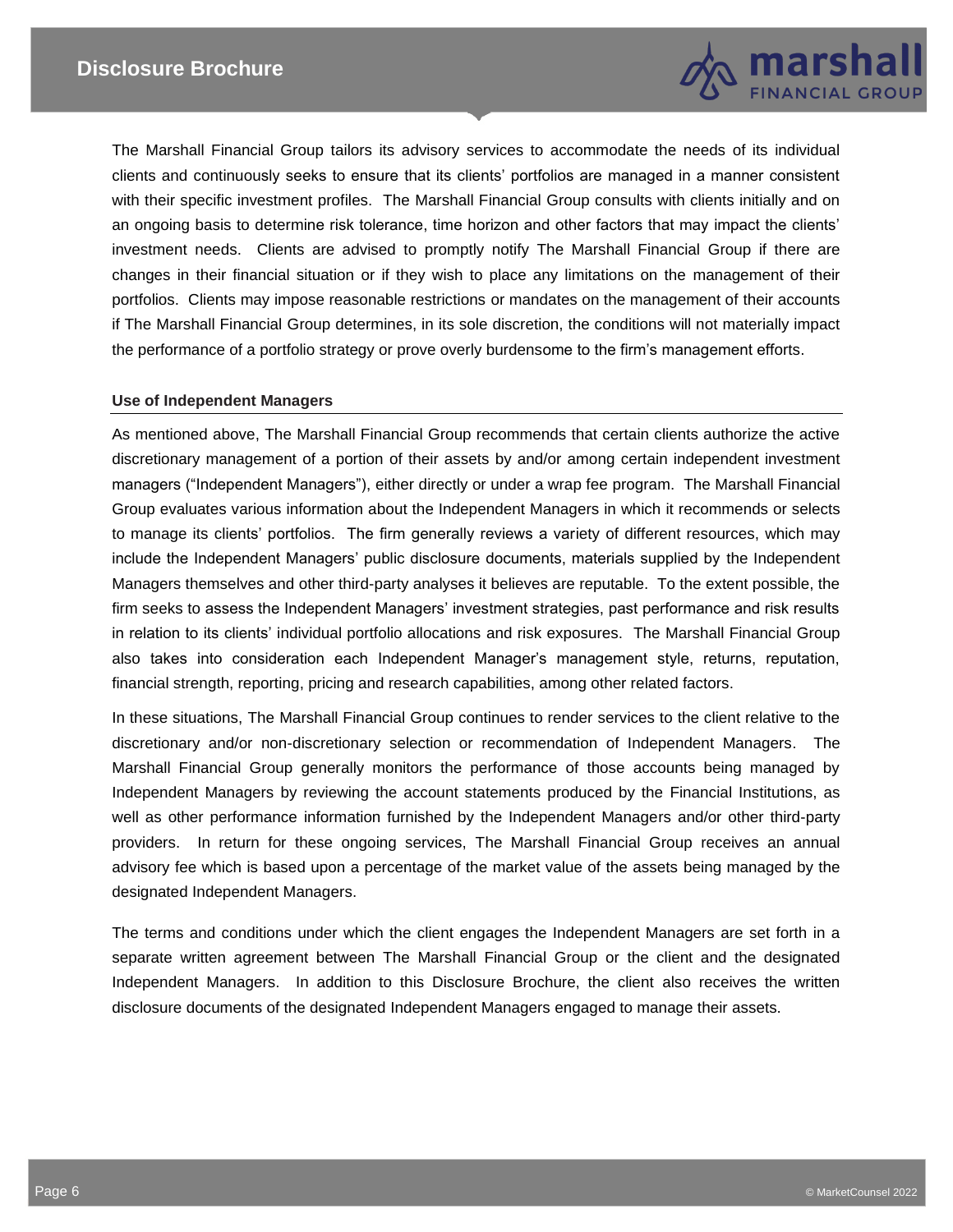

## **Item 5. Fees and Compensation**

The Marshall Financial Group offers its services on a fee basis, which may include hourly and/or fixed fees, as well as fees based upon assets under management.

#### **Wealth Management and Consulting Fees**

The Marshall Financial Group generally charges a fixed and/or hourly fee to provide clients with wealth management or consulting services. These fees are negotiable, but generally range up to \$5,000 per quarter on a fixed fee basis and from \$200 to \$400 on an hourly basis. The firm may also charge an hourly rate of between \$150 and \$180 for certain administrative services. The Marshall Financial Group's fees are a function of the value of its services, the time anticipates expending on its client's behalf, the complexity of the client's issues, and the overall success of a particular engagement.

The firm's agreement with the client, memorialized in a wealth management agreement for wealth management services and investment management services, sets forth the specific terms and conditions of a particular engagement and describes the scope of the services for both wealth management and investment management. The fees for wealth management and consulting services are charged in arrears. When he firm begins a wealth management engagement with a client, the client and the firm agree for the engagement to continue until one party terminates the agreement. In the event he agreement is terminated, the fee for the final billing period is prorated through the effective date of termination and the outstanding or unearned portion of the fee is charged or refunded to the client as appropriate.

#### **Financial Planning/Investment Management/Wealth Coach Clients Prior to March 31, 2021**

The Marshall Financial Group has clients that had previously signed a letter of engagement agreement and/or investment management agreements prior to March 31, 2021. The Marshall Financial Group reserves the right to offer financial planning letter of engagements and/or investment management service to these clients at their existing terms and conditions. The clients are generally charged a fixed and/or hourly fee to provide clients with financial planning or consulting services. These fees are negotiable, but generally range up to \$20,000 on a fixed fee basis and from \$175 to \$350 on an hourly basis. The firm may also charge an hourly rate of between \$130 and \$175 for certain administrative services. The Marshall Financial Group's fees are a function of the value of its services, the time it anticipates expending on its client's behalf, the complexity of the client's issues, and the overall success of a particular engagement.

The firm's agreement with the client, memorialized in a letter of engagement for financial planning services, sets forth the specific terms and conditions of a particular engagement and describes both the scope of the services and the portion of the fee that is due prior to commencing services. Generally,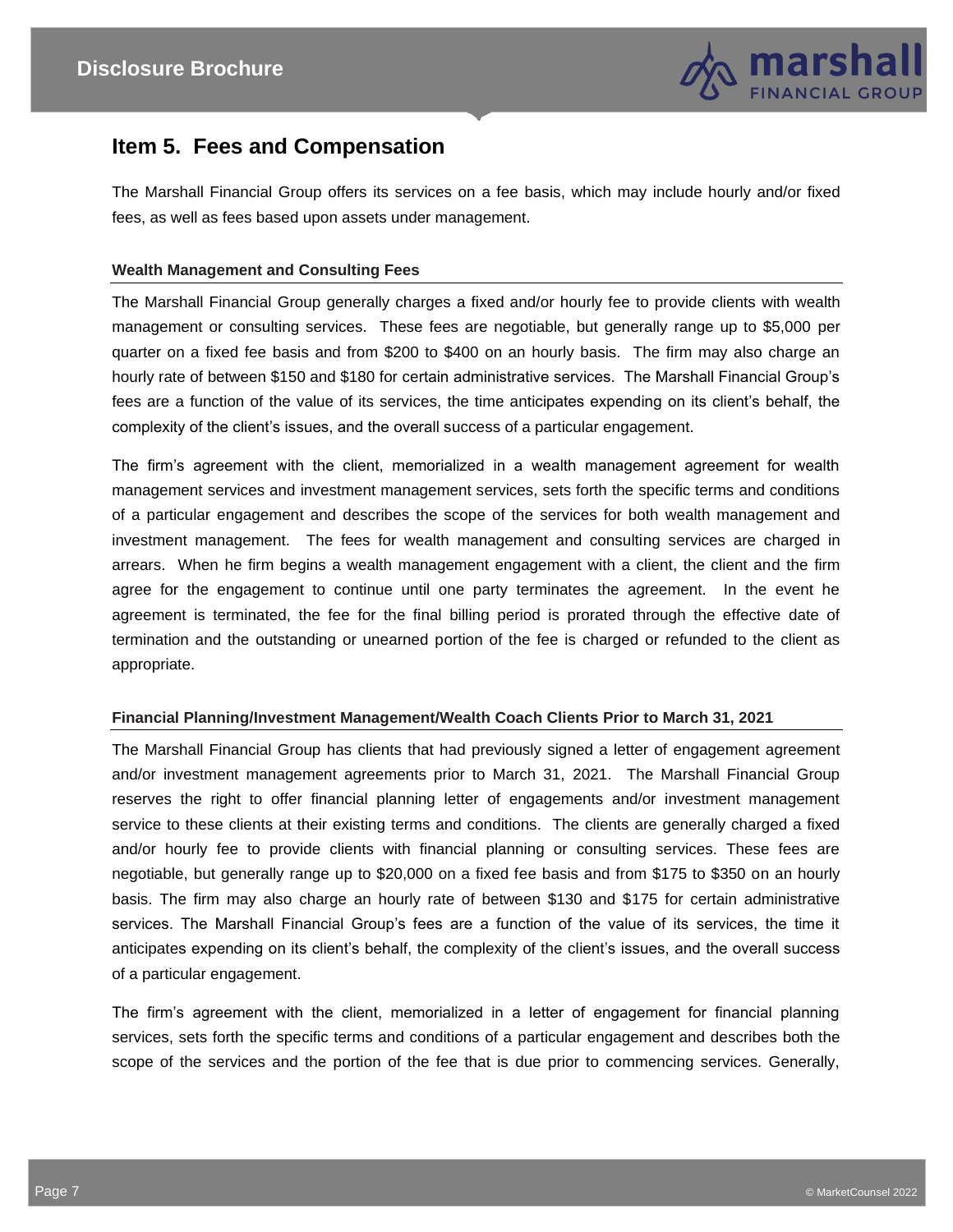

hourly fees are billed in arrears and fixed fees are payable in advance; however, the firm does not accept fees in excess of \$1,200 more than six months prior to the anticipated completion of its services.

#### **Wealth Coaching Fees**

The Marshall Financial Group charges a fixed fee of \$150 to \$400 per month or \$450 to \$1,200 per quarter to provide clients with the wealth coaching services outlined above. The wealth coaching fee is charged quarterly in arrears upon execution of an agreement taking the form of a wealth management agreement for wealth coaching services signed by the client and an executive officer of the firm..

When the firm begins a wealth coaching engagement with a client, the client and the firm agree for the engagement to continue until one party terminates the agreement. In the event the agreement is terminated, the fee for the final billing period is prorated through the effective date of termination and the outstanding or unearned portion of the fee is charged or refunded to the client, as appropriate.

In limited circumstances, The Marshall Financial Group may charge a project-based fee to provide clients with the wealth coaching services which may differ from the fee set forth above. These fees will be individually negotiated as memorialized in the executed agreement.

#### **Investment Management Fees**

The Marshall Financial Group provides investment management services for an annual fee based upon a percentage of the assets being managed by The Marshall Financial Group. For clients to whom the Firm provides both investment management and wealth management services, the tiered fee schedule is as follows:

| <b>ASSET VALUE</b>             | <b>ANNUAL FEE</b> |
|--------------------------------|-------------------|
| First \$3,000,000              | $0.60\%$          |
| Next \$2,000,000               | 0.55%             |
| Assets Exceeding \$500,000,000 | 0.45%             |

The Firm believes that clients are better serviced when receiving holistic services that include the wealth management and consulting services. In order to encourage clients to engage the Firm for such services, The Marshall Financial Group will accept engagements to provide only investment management services, but the Firm generally imposes an annualized fee schedule with 25 basis points (0.25%) added to each level of the tiered fee schedule above. Therefore, investment management-only clients will pay a higher fee for less services. The Marshall Financial Group's annual fee is prorated and charged quarterly in arrears, based upon the market value of the assets being managed by The Marshall Financial Group on the last day of the previous quarter. The Marshall Financial Group's annual fee is exclusive of, and in addition to brokerage commissions, transaction fees, and other related costs and expenses which are incurred by the client. The Marshall Financial Group does not, however, receive any portion of these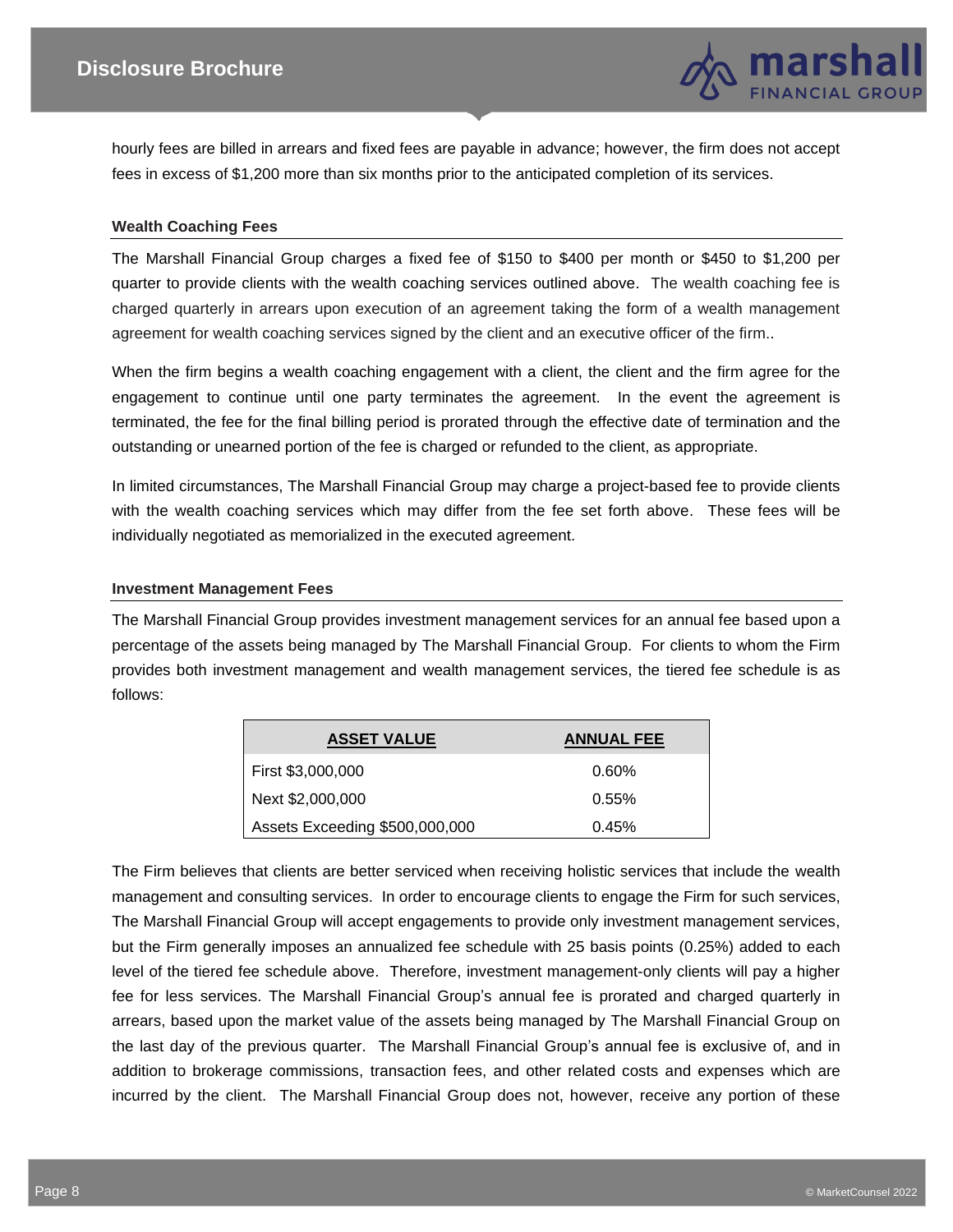

commissions, fees and costs. Investment management fees will be memorialized in the firm's wealth management agreement or investment management agreement with the client.

The Firm includes cash in a clients account in determining the valuation for billing purposes. The Firm may, in its sole discretion, not include cash in determining the fee, especially where a client has a high percentage of cash for reasons other than the Firm's investment management decision. Additionally, for asset management services the Firm provides with respect to certain client holdings (e.g., held-away assets, accommodation accounts, alternative investments, etc.), The Marshall Financial Group can negotiate a fee rate that differs from the range set forth above. Clients are advised that a conflict of interest exists for the Firm to recommend that clients engage The Marshall Financial Group for additional services for compensation, including rolling over retirement accounts or moving other assets to the Firm's management. Clients retain absolute discretion over all decisions regarding engaging the Firm and are under no obligation to act upon any of the recommendations.

#### **Fee Discretion**

The Marshall Financial Group, in its sole discretion, may negotiate to charge a lesser management fee or exclude certain assets or assets classes from a management fee based upon certain criteria (e.g., anticipated future earning capacity, anticipated future additional assets, dollar amount of assets to be managed, related accounts, account composition, pre-existing client relationship, account retention, *pro bono* activities, etc.).

#### **Fees Charged by Financial Institutions**

As further discussed in response to Item 12 (below), The Marshall Financial Group generally recommends that clients utilize the brokerage and clearing services of Charles Schwab & Co., Inc., an SEC registered broker-dealer and member of FINRA, through its Schwab Advisor Services™ division ("Schwab"), for investment management accounts.

The Marshall Financial Group may only implement its investment recommendations after the client has arranged for and furnished The Marshall Financial Group with all information and authorization regarding accounts with appropriate financial institutions. Financial institutions include, but are not limited to, Schwab, any other broker-dealer recommended by The Marshall Financial Group, broker-dealer directed by the client, trust companies, banks etc. (collectively referred to herein as the "Financial Institutions").

Clients may incur certain charges imposed by the Financial Institutions and other third parties such as fees charged by Independent Managers, custodial fees, charges imposed directly by a mutual fund or ETF in the account, which are disclosed in the fund's prospectus (e.g., fund management fees and other fund expenses), deferred sales charges, odd-lot differentials, transfer taxes, wire transfer and electronic fund fees, and other fees and taxes on brokerage accounts and securities transactions. Additionally,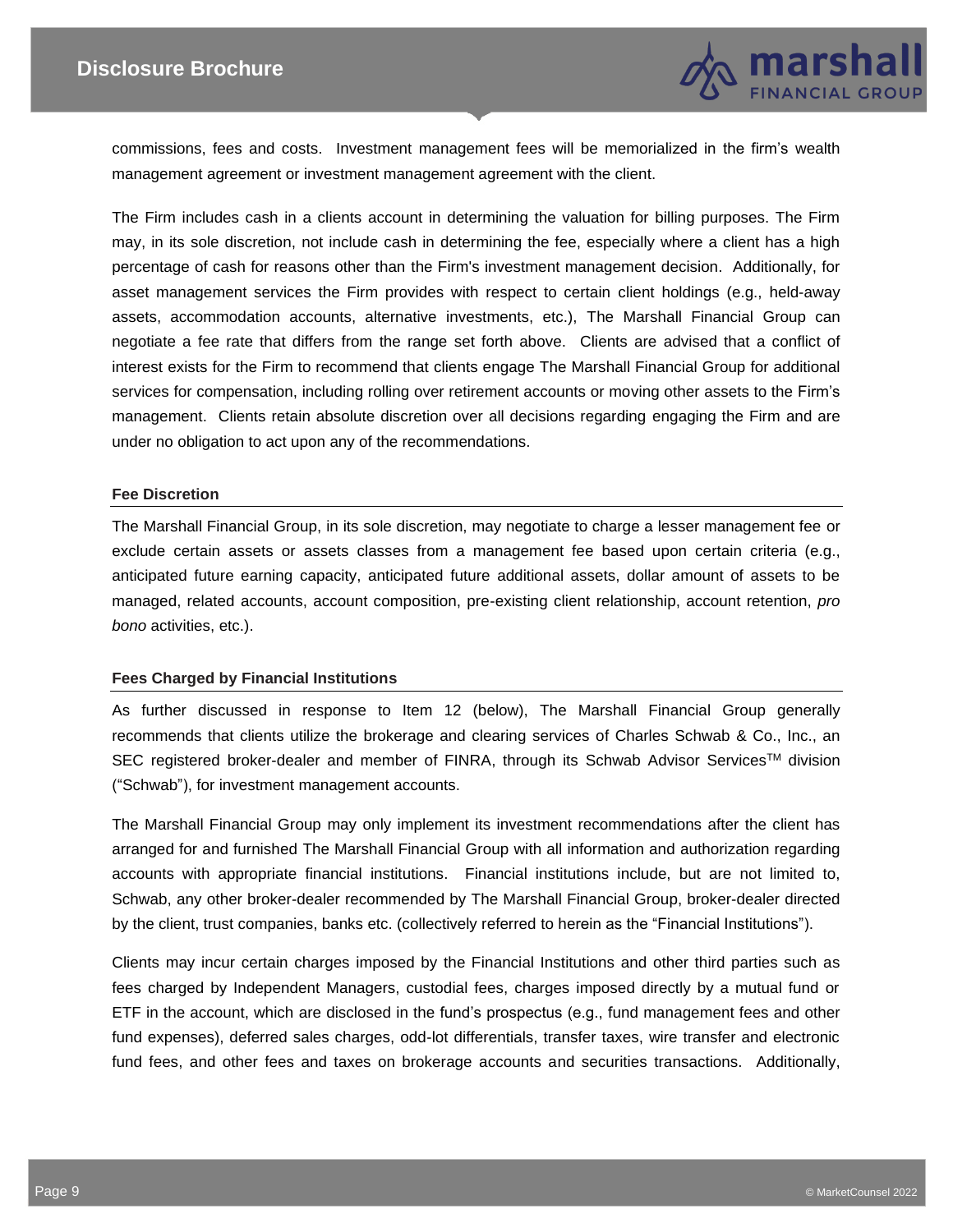

clients can incur brokerage commissions and transaction fees. Such charges, fees and commissions are exclusive of and in addition to The Marshall Financial Group's fee.

#### **Fee Debit**

The firm's agreements and the separate agreement with any Financial Institutions generally authorize The Marshall Financial Group or Independent Managers to debit the client's account for the amount of The Marshall Financial Group's fees and to directly remit the fees to The Marshall Financial Group or the Independent Managers. Clients can choose which accounts to have the Firm debit the fees from. For example, the client may prefer to have the fees associated with a 529 account withdrawn from a different account. When an account does not have enough cash to pay the fee, the Firm can debit the fee from another account where it has authority when it is in the client's best interest. This practice can help avoid the need to sell securities for the fee.

Any Financial Institutions recommended by The Marshall Financial Group have agreed to send a statement to the client, at least quarterly, indicating all amounts disbursed from the account including the amount of the fees paid directly to The Marshall Financial Group. Alternatively, clients may elect to have The Marshall Financial Group send a separate invoice for payment.

#### **Fees for Investment Management During Partial Quarters of Service**

If assets are deposited into or withdrawn from an account after the inception of a quarter, the fee payable with respect to such assets is not adjusted or prorated to account for the amount of days remaining in the quarter. For the initial period of investment management services, fees are calculated on a *pro rata*  basis. The investment management agreement between The Marshall Financial Group and the client continues in effect until terminated by either party pursuant to the provisions therein. The Marshall Financial Group's investment management fees are prorated through the date of termination and any remaining balance is charged or refunded to the client, as appropriate.

#### **Use of Margin**

The Marshall Financial Group may recommend that certain clients utilize margin in the client's investment portfolio or other borrowing. The Marshall Financial Group only recommends such borrowing for noninvestment needs, such as bridge loans and other financing needs. The Firm's fees are determined based upon the value of the assets being managed gross of any margin or borrowing.

#### **Account Additions and Withdrawals**

Clients may make additions to and withdrawals from their account at any time, subject to The Marshall Financial Group's right to terminate an account. Additions may be in cash or securities provided that the firm reserves the right to liquidate any transferred securities or decline to accept particular securities into a client's account. Clients may withdraw account assets on notice to The Marshall Financial Group,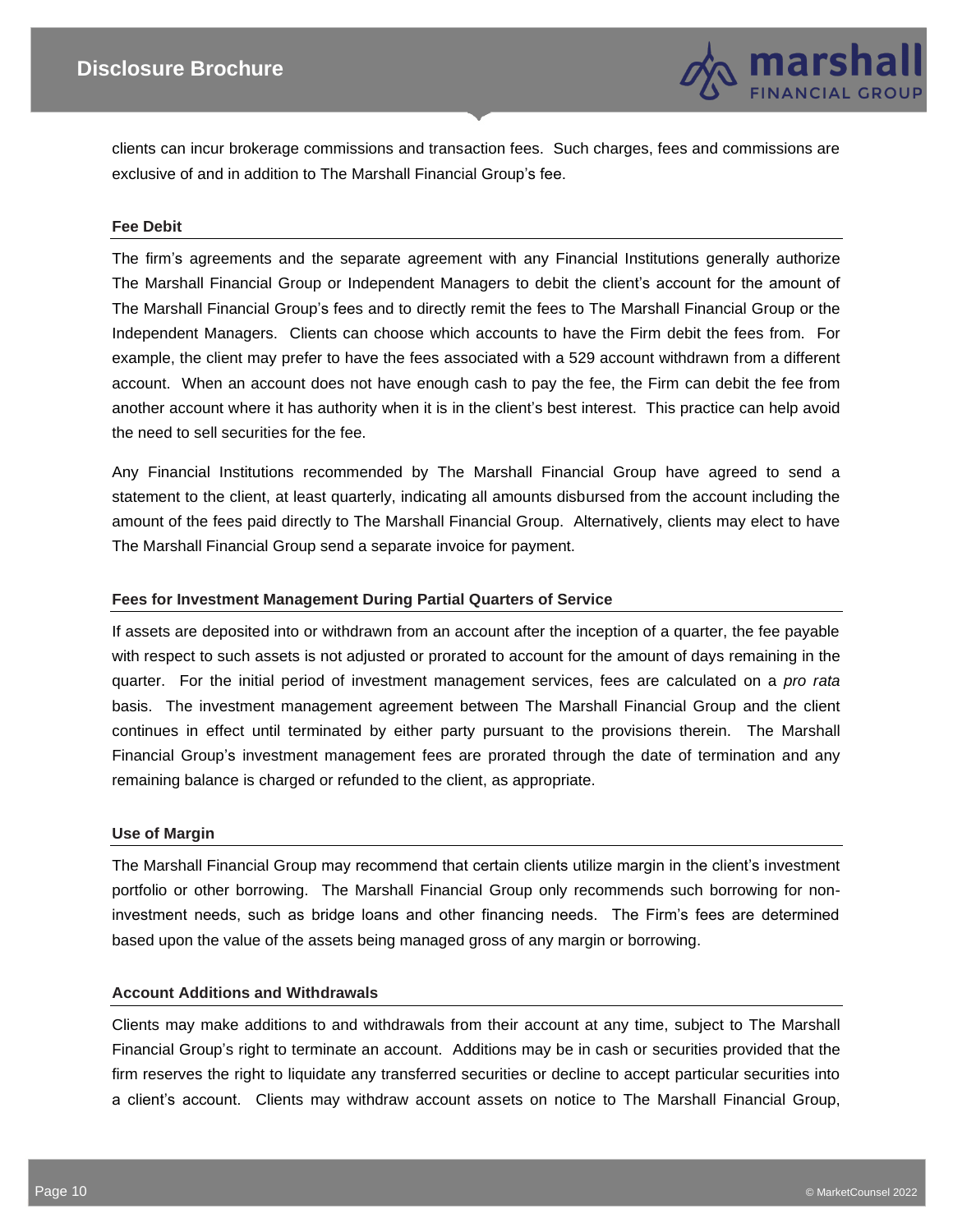

subject to the usual and customary securities settlement procedures. However, The Marshall Financial Group designs its portfolios as long-term investments and the withdrawal of assets may impair the achievement of a client's investment objectives. The Marshall Financial Group may consult with its clients about the options and ramifications of transferring securities. However, clients are advised that when transferred securities are liquidated, they are subject to transaction fees, fees assessed at the mutual fund level (i.e. contingent deferred sales charge) and/or tax ramifications.

## **Item 6. Performance-Based Fees and Side-by-Side Management**

The Marshall Financial Group does not provide any services for a performance-based fee (i.e., a fee based on a share of capital gains or capital appreciation of a client's assets).

# **Item 7. Types of Clients**

The Marshall Financial Group provides its services to individuals, pension and profit sharing plans, trusts, estates, charitable organizations, corporations and business entities.

#### **No Minimum Account Requirements**

The Marshall Financial Group does not impose a minimum fee or account size to initiate or maintain an advisory relationship. Certain Independent Managers may, however, impose more restrictive account requirements and varying billing practices than The Marshall Financial Group. In these instances, The Marshall Financial Group may alter its corresponding account requirements and/or billing practices to accommodate those of the Independent Managers.

## **Item 8. Methods of Analysis, Investment Strategies and Risk of Loss**

#### **Methods of Analysis**

The Marshall Financial Group's methodology is based primarily on Modern Portfolio Theory ("MPT") and incorporates a combination of largely fundamental, technical and cyclical analytical metrics.

MPT is a mathematical based investment discipline that seeks to quantify expected portfolio returns in relation to corresponding portfolio risk. The basic premise of MPT is that the risk of a particular holding is to be assessed by comparing its price variations against those of the market portfolio. However, MPT disregards certain investment considerations and is based on a series of assumptions that may not necessarily reflect actual market conditions. As such, the factors for which MPT does not account (e.g., tax implications, regulatory constraints and brokerage costs) may negate the upside or add to the actual risk of a particular allocation. Nonetheless, The Marshall Financial Group's investment process is structured in such a way to integrate those assumptions and real life considerations for which MPT analytics do not account.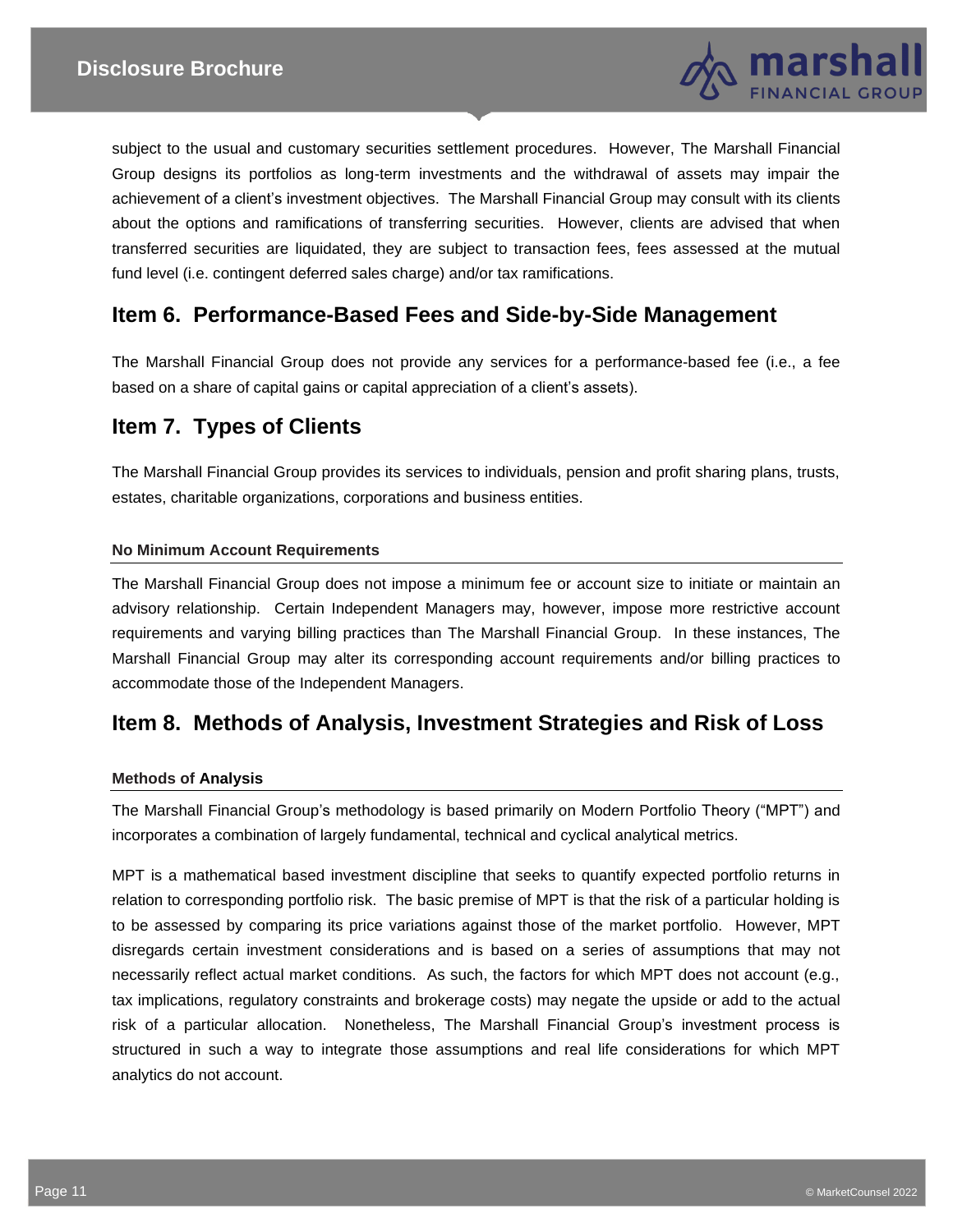

Fundamental analysis involves an evaluation of an issuer's fundamental financial condition and competitive position. The Marshall Financial Group generally analyzes the financial condition, capabilities of management, earnings capacity, new products and services, as well as the company's markets and position amongst its industry competitors in order to determine the recommendations made to clients. A substantial risk in relying upon fundamental analysis is that while the overall health and position of a company may be good, market conditions may negatively impact the security.

Technical analysis involves the examination of past market data rather than specific company information in determining the recommendations made to clients. Technical analysis may involve the use of mathematical based indicators and charts, such as moving averages and price correlations, to identify market patterns and trends which may be based on investor sentiment rather than the fundamentals of the company. A substantial risk in relying upon technical analysis is that spotting historical trends may not help to predict such trends in the future. Even if the trend will eventually reoccur, there is no guarantee that The Marshall Financial Group will be able to accurately predict such a reoccurrence.

Cyclical analysis is similar to technical analysis in that it involves the assessment of market conditions at a macro (entire market or economy) or micro (company specific) level, rather than focusing on the overall fundamental analysis of the health of the particular company that The Marshall Financial Group is recommending. The risks with cyclical analysis are similar to those of technical analysis.

#### **Investment Strategies**

The Marshall Financial Group strives to structure investment portfolios that optimize the risk/return relationship for a client's needs and goals.

Prior to making recommendations, we assess the client's investment temperament, expectations and general attitudes toward investing.

Modern Portfolio Theory is the basic tenet under which we manage client portfolios. Modern Portfolio Theory, as recognized by the 1990 Nobel Prize, influences how our portfolios are structured, how subsequent decisions are made and seeks to quantify expected portfolio returns in relation to corresponding portfolio risk.

Historically, equities have offered the potential for higher long-run returns, albeit with increased volatility along the way. We believe that some of our clients have a reduced need for fixed income holdings when making long-term investments if their risk tolerance and time horizon allows.

Likewise, we frequently caution more mature clients that, even at age 65, they may have a long life ahead of them, perhaps as long as 20 or more years. Given the damaging effects of long-term exposure to inflation, we often encourage these clients to retain a higher portion of their portfolio in equities to ensure sufficient funds will remain available to support their cash flow needs. The level of equity exposure is directly related to the client's willingness and ability to accept a higher level of volatility in the short run.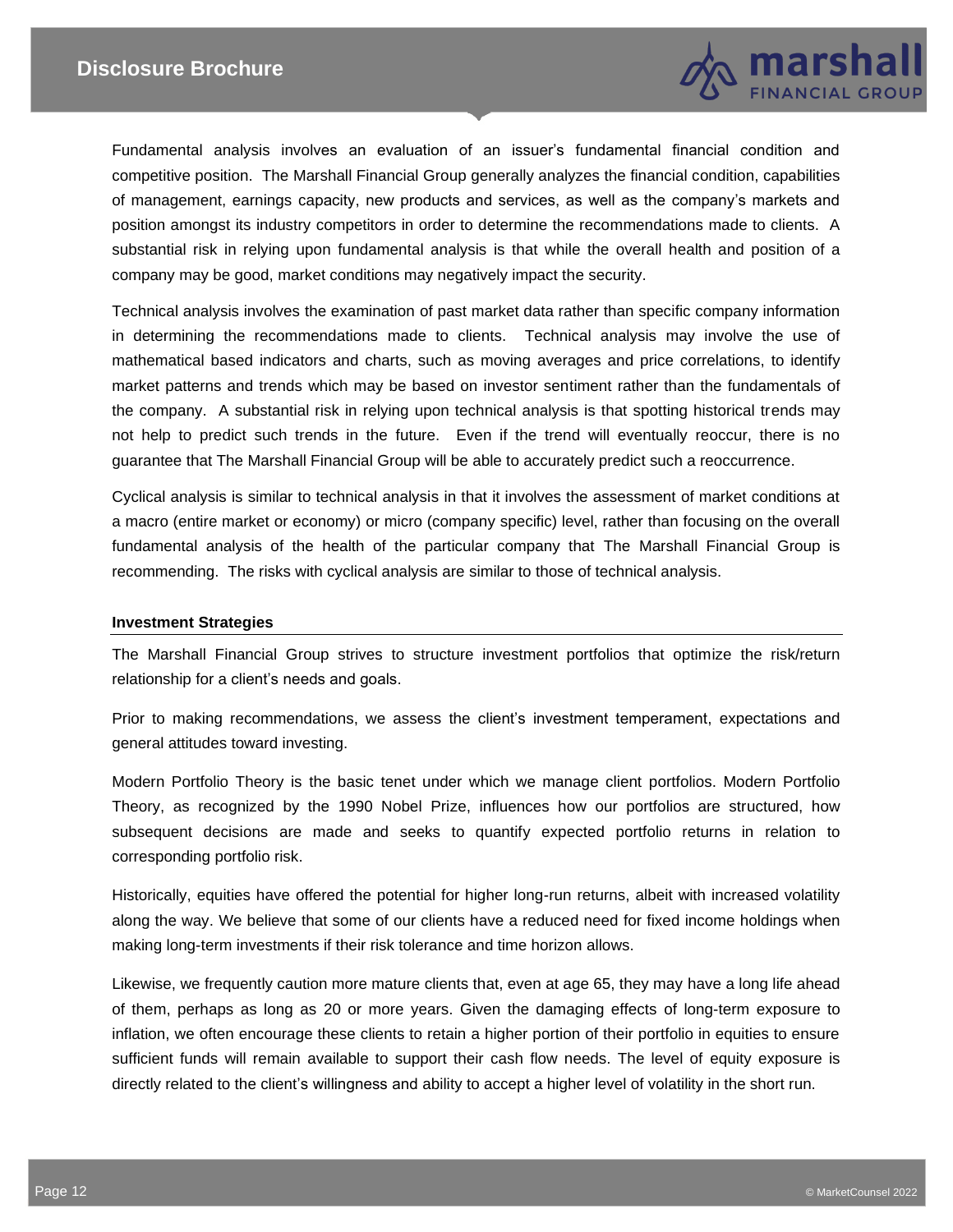

In order to avoid adverse tax consequences, when possible, we prefer investing new savings in underweighted areas. Also, to the extent that the portfolio has investments in non-taxable or tax-deferred accounts, we will attempt to utilize these accounts for portfolio rebalancing. If additional cash or a nontaxable account is not available, should an asset class or investment within a certain asset class grow beyond acceptable limits, we will recommend reducing that asset class with reallocation of the proceeds to undervalued areas.

We may prefer to utilize the skill and knowledge of seasoned mutual fund managers in those asset classes where the manager has exhibited the ability to provide incremental benefit over investing in a comparable index. In those instances where we believe it benefits the client to utilize an index-like investment, we will recommend using exchange-traded funds (ETFs) or other index-tracking investment vehicles.

Throughout our history our ultimate goal has been to provide optimal portfolio allocations for each client to meet their individual goals and objectives.

No one investment strategy provides a panacea for success. Each one has pluses and minuses (tactical management, indexing, ETFs, illiquid investments, individual stocks, bonds, etc.). Marshall Financial Group will recommend investment vehicles based on their role or purpose in the overall portfolio.

#### **Risks of Loss**

#### *Mutual Funds and Exchange Traded Funds (ETFs)*

An investment in a mutual fund or ETF involves risk, including the loss of principal. Mutual fund and ETF shareholders are necessarily subject to the risks stemming from the individual issuers of the fund's underlying portfolio securities. Such shareholders are also liable for taxes on any fund-level capital gains, as mutual funds and ETFs are required by law to distribute capital gains in the event they sell securities for a profit that cannot be offset by a corresponding loss.

Shares of mutual funds are generally distributed and redeemed on an ongoing basis by the fund itself or a broker acting on its behalf. The trading price at which a share is transacted is equal to a fund's stated daily per share net asset value ("NAV"), plus any shareholders fees (e.g., sales loads, purchase fees, redemption fees). The per share NAV of a mutual fund is calculated at the end of each business day, although the actual NAV fluctuates with intraday changes to the market value of the fund's holdings. The trading prices of a mutual fund's shares may differ significantly from the NAV during periods of market volatility, which may, among other factors, lead to the mutual fund's shares trading at a premium or discount to actual NAV.

Shares of ETFs are listed on securities exchanges and transacted at negotiated prices in the secondary market. Generally, ETF shares trade at or near their most recent NAV, which is generally calculated at least once daily for indexed-based ETFs and more frequently for actively managed ETFs. However,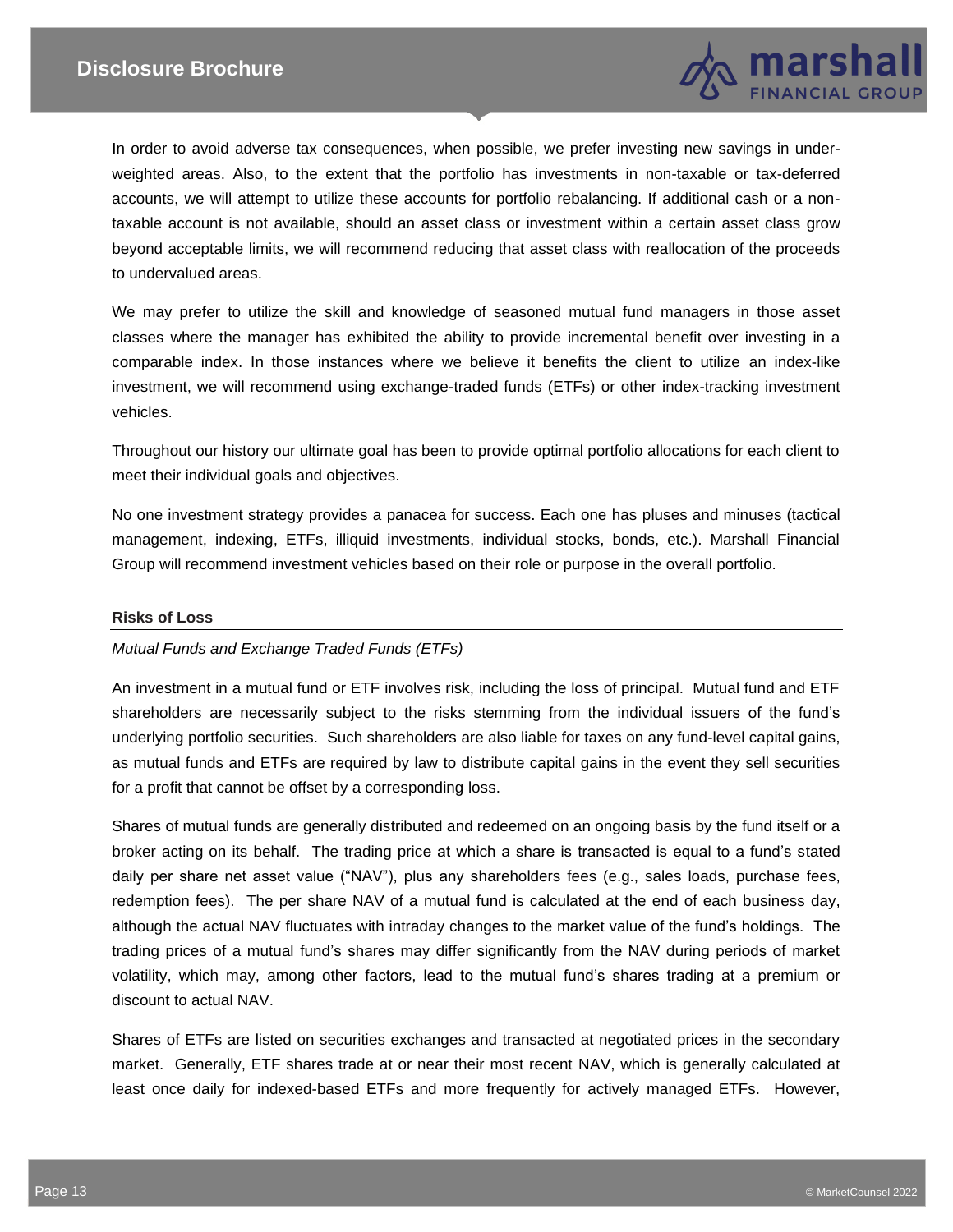

certain inefficiencies may cause the shares to trade at a premium or discount to their pro rata NAV. There is also no guarantee that an active secondary market for such shares will develop or continue to exist. Generally, an ETF only redeems shares when aggregated as creation units (usually 50,000 shares or more). Therefore, if a liquid secondary market ceases to exist for shares of a particular ETF, a shareholder may have no way to dispose of such shares.

#### *Options*

Options allow investors to buy or sell a security at a contracted strike price (not necessarily the current market price) at or within a specific period of time. Clients may pay or collect a premium for buying or selling an option. Investors transact in options to either hedge against potential losses or to speculate on the performance of the underlying securities. Options transactions contain a number of inherent risks, including the partial or total loss of principal in the event that the value of the underlying security or index does not increase or decrease to the level of the respective strike price. Holders of options contracts are also subject to default by the option writer which may be unwilling or unable to perform its contractual obligations.

#### *Market Risks*

The profitability of a significant portion of The Marshall Financial Group's recommendations and/or investment decisions may depend to a great extent upon correctly assessing the future course of price movements of stocks, bonds and other asset classes. There can be no assurance that The Marshall Financial Group will be able to predict these price movements accurately or capitalize on any such assumptions.

#### *Volatility Risks*

The prices and values of investments can be highly volatile, and are influenced by, among other things, interest rates, general economic conditions, the condition of the financial markets, the financial condition of the issuers of such assets, changing supply and demand relationships, and programs and policies of governments.

#### *Equity-Related and Fixed Income Securities*

The Marshall Financial Group may take positions in common stocks traded on national securities exchanges and over-the-counter markets. The value of equity securities varies in response to many factors. These factors include factors specific to an issuer and factors specific to the industry in which the issuer participates. Individual companies may report poor results or be negatively affected by industry and economic trends and developments, and the stock prices of such companies may suffer a decline in response.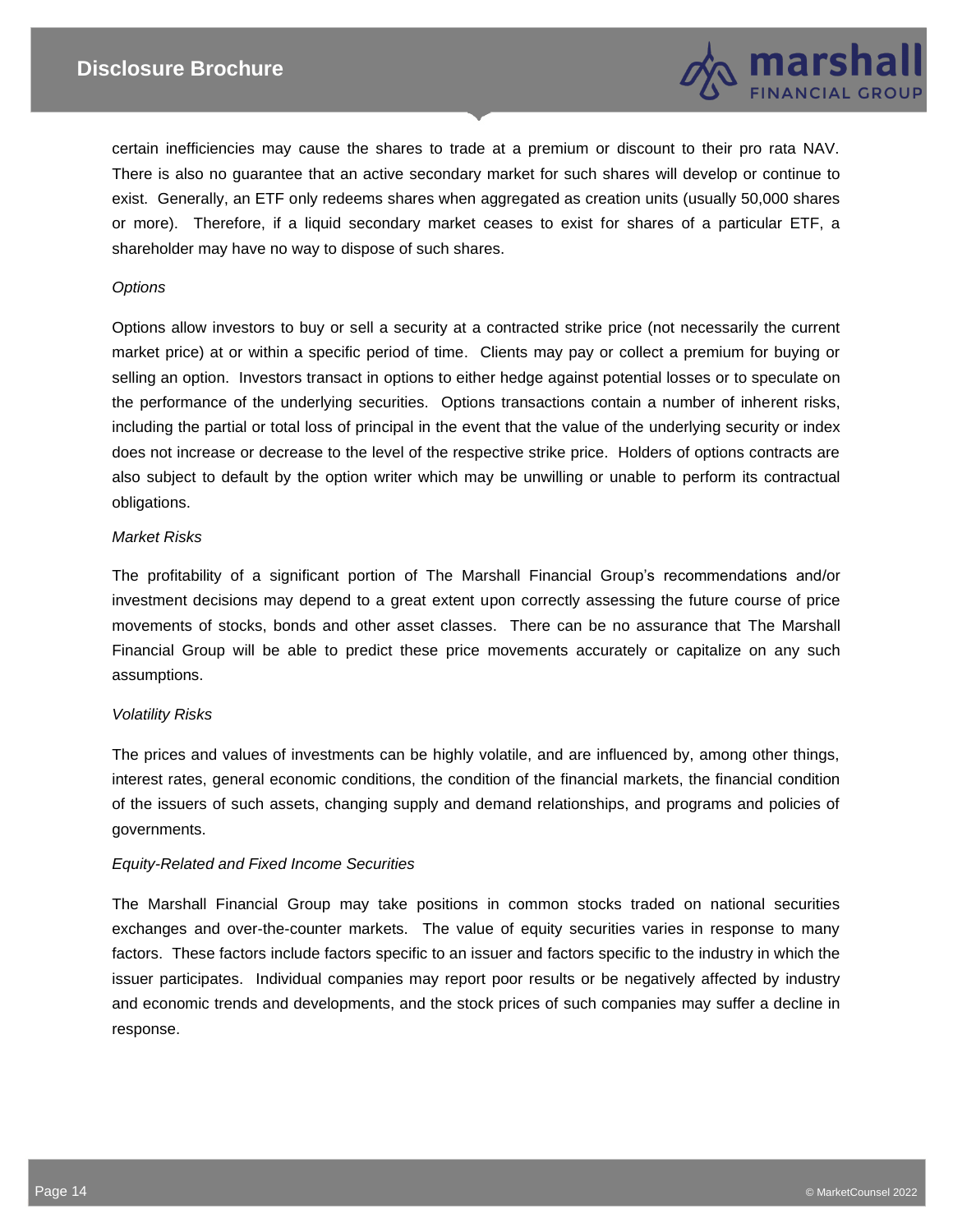

#### *Fixed Income Securities*

Fixed income securities are subject to the risk of the issuer's or a guarantor's inability to meet principal and interest payments on its obligations and to price volatility.

#### *Use of Independent Managers*

The Marshall Financial Group may recommend the use of Independent Managers. In these situations, The Marshall Financial Group continues to do ongoing due diligence of such managers, but such recommendations rely to a great extent on the Independent Managers' ability to successfully implement their investment strategies. In addition, The Marshall Financial Group generally may not have the ability to supervise the Independent Managers on a day-to-day basis.

#### *Use of Private Collective Investment Vehicles*

The Marshall Financial Group recommends that certain clients invest in privately placed collective investment vehicles (e.g., hedge funds, private equity funds, etc.). The managers of these vehicles have broad discretion in selecting the investments. There are few limitations on the types of securities or other financial instruments which may be traded and no requirement to diversify. Hedge funds may trade on margin or otherwise leverage positions, thereby potentially increasing the risk to the vehicle. In addition, because the vehicles are not registered as investment companies, there is an absence of regulation. There are numerous other risks in investing in these securities. Clients should consult each fund's private placement memorandum and/or other documents explaining such risks prior to investing.

#### *General Risk of Loss*

Investing in securities involves the risk of loss. Clients should be prepared to bear such loss.

# **Item 9. Disciplinary Information**

The Marshall Financial Group has not been involved in any legal or disciplinary events that are material to a client's evaluation of the firm's advisory business or the integrity of management.

# **Item 10. Other Financial Industry Activities and Affiliations**

This item requires investment advisers to disclose certain financial industry activities and affiliations. The Firm does not have any other financial industry activities or affiliations that need to be disclosed.

## **Item 11. Code of Ethics**

The Marshall Financial Group has adopted a code of ethics in compliance with applicable securities laws ("Code of Ethics") that sets forth the standards of conduct expected of its Supervised Persons. The Marshall Financial Group's Code of Ethics contains written policies reasonably designed to prevent certain unlawful practices such as the use of material non-public information by the Firm or any of its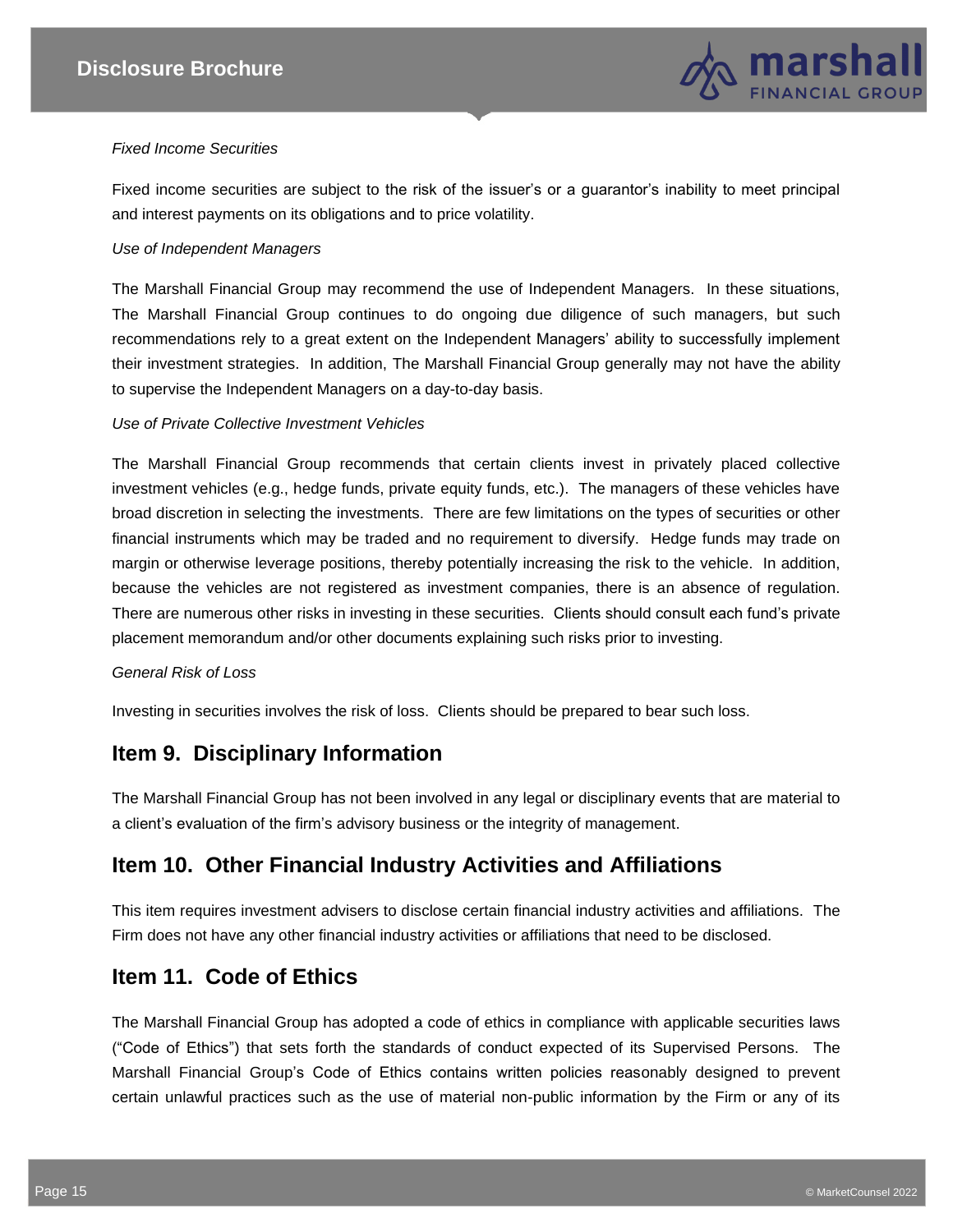

Supervised Persons and the trading by the same of securities ahead of clients in order to take advantage of pending orders.

The Code of Ethics also requires certain of The Marshall Financial Group's personnel to report their personal securities holdings and transactions and obtain pre-approval of certain investments (*e.g*., initial public offerings, limited offerings). However, the Firm's Supervised Persons are permitted to buy or sell securities that it also recommends to clients if done in a fair and equitable manner that is consistent with the Firm's policies and procedures. This Code of Ethics has been established recognizing that some securities trade in sufficiently broad markets to permit transactions by certain personnel to be completed without any appreciable impact on the markets of such securities. Therefore, under limited circumstances, exceptions may be made to the policies stated below.

When the Firm is engaging in or considering a transaction in any security on behalf of a client, no Supervised Person with access to this information may knowingly effect for themselves or for their immediate family (i.e., spouse, minor children and adults living in the same household) a transaction in that security unless:

- the transaction has been completed;
- the transaction for the Supervised Person is completed as part of a batch trade with clients; or
- a decision has been made not to engage in the transaction for the client.

These requirements are not applicable to: (i) direct obligations of the Government of the United States; (ii) money market instruments, bankers' acceptances, bank certificates of deposit, commercial paper, repurchase agreements and other high quality short-term debt instruments, including repurchase agreements; (iii) shares issued by mutual funds or money market funds; and (iv) shares issued by unit investment trusts that are invested exclusively in one or more mutual funds.

Clients and prospective clients may contact The Marshall Financial Group to request a copy of its Code of Ethics.

## **Item 12. Brokerage Practices**

As discussed in Items 5, The Marshall Financial Group generally recommends that clients utilize the brokerage and clearing services of Charles Schwab & Co., Inc. through its Schwab Advisor Services™ ("Schwab") for investment management accounts.

Factors which The Marshall Financial Group considers in recommending Schwab or any other brokerdealer to clients include their respective financial strength, reputation, execution, pricing, research and service. Schwab enables the Firm to obtain many mutual funds without transaction charges and other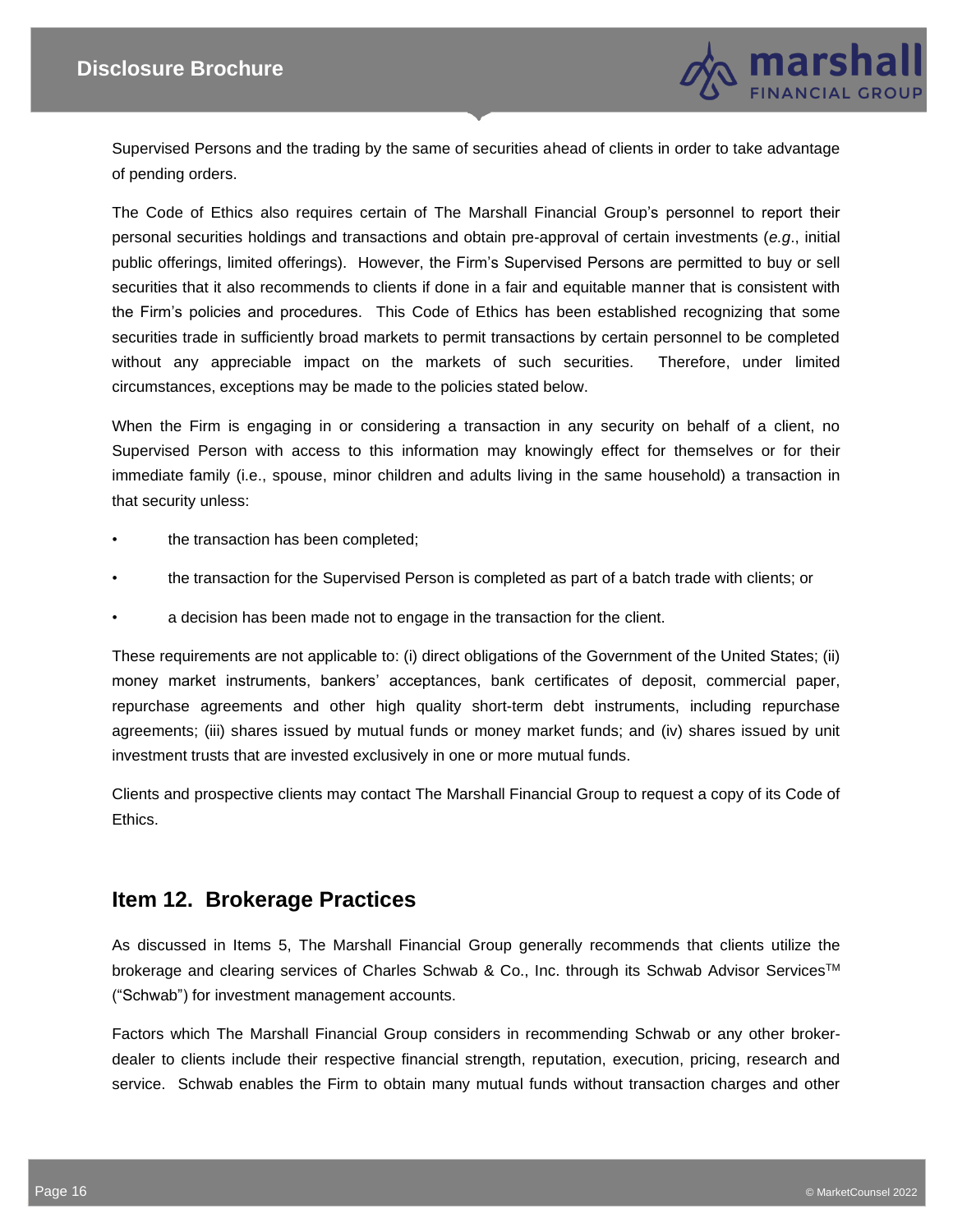

securities at nominal transaction charges. The commissions and/or transaction fees charged by Schwab may be higher or lower than those charged by other Financial Institutions.

The commissions paid by The Marshall Financial Group's clients to Schwab comply with the Firm's duty to obtain "best execution." Clients may pay commissions that are higher than another qualified Financial Institution might charge to effect the same transaction where The Marshall Financial Group determines that the commissions are reasonable in relation to the value of the brokerage and research services received. In seeking best execution, the determinative factor is not the lowest possible cost, but whether the transaction represents the best qualitative execution, taking into consideration the full range of a Financial Institution's services, including among others, the value of research provided, execution capability, commission rates and responsiveness. The Marshall Financial Group seeks competitive rates but may not necessarily obtain the lowest possible commission rates for client transactions.

Consistent with obtaining best execution, brokerage transactions are directed to certain broker-dealers in return for investment research products and/or services which assist The Marshall Financial Group in its investment decision-making process. Such research will be used to service all of the Firm's clients, but brokerage commissions paid by one client may be used to pay for research that is not used in managing that client's portfolio. The receipt of investment research products and/or services as well as the allocation of the benefit of such investment research products and/or services poses a conflict of interest because The Marshall Financial Group does not have to produce or pay for the products or services.

The Marshall Financial Group periodically and systematically reviews its policies and procedures regarding its recommendation of Financial Institutions in light of its duty to obtain best execution.

#### **Software and Support Provided by Financial Institutions**

The Marshall Financial Group receives without cost from Schwab administrative support, computer software, related systems support, as well as other third party support as further described below (together "Support") which allow The Marshall Financial Group to better monitor client accounts maintained at Schwab and otherwise conduct its business. The Marshall Financial Group receives the Support without cost because the Firm renders investment management services to clients that maintain assets at Schwab. The Support is not provided in connection with securities transactions of clients (i.e., not "soft dollars"). The Support benefits The Marshall Financial Group, but not its clients directly. Clients should be aware that The Marshall Financial Group's receipt of economic benefits such as the Support from a broker-dealer creates a conflict of interest since these benefits will influence the Firm's choice of broker-dealer over another that does not furnish similar software, systems support or services. In fulfilling its duties to its clients, The Marshall Financial Group endeavors at all times to put the interests of its clients first and has determined that the recommendation of Schwab is in the best interest of clients and satisfies the Firm's duty to seek best execution.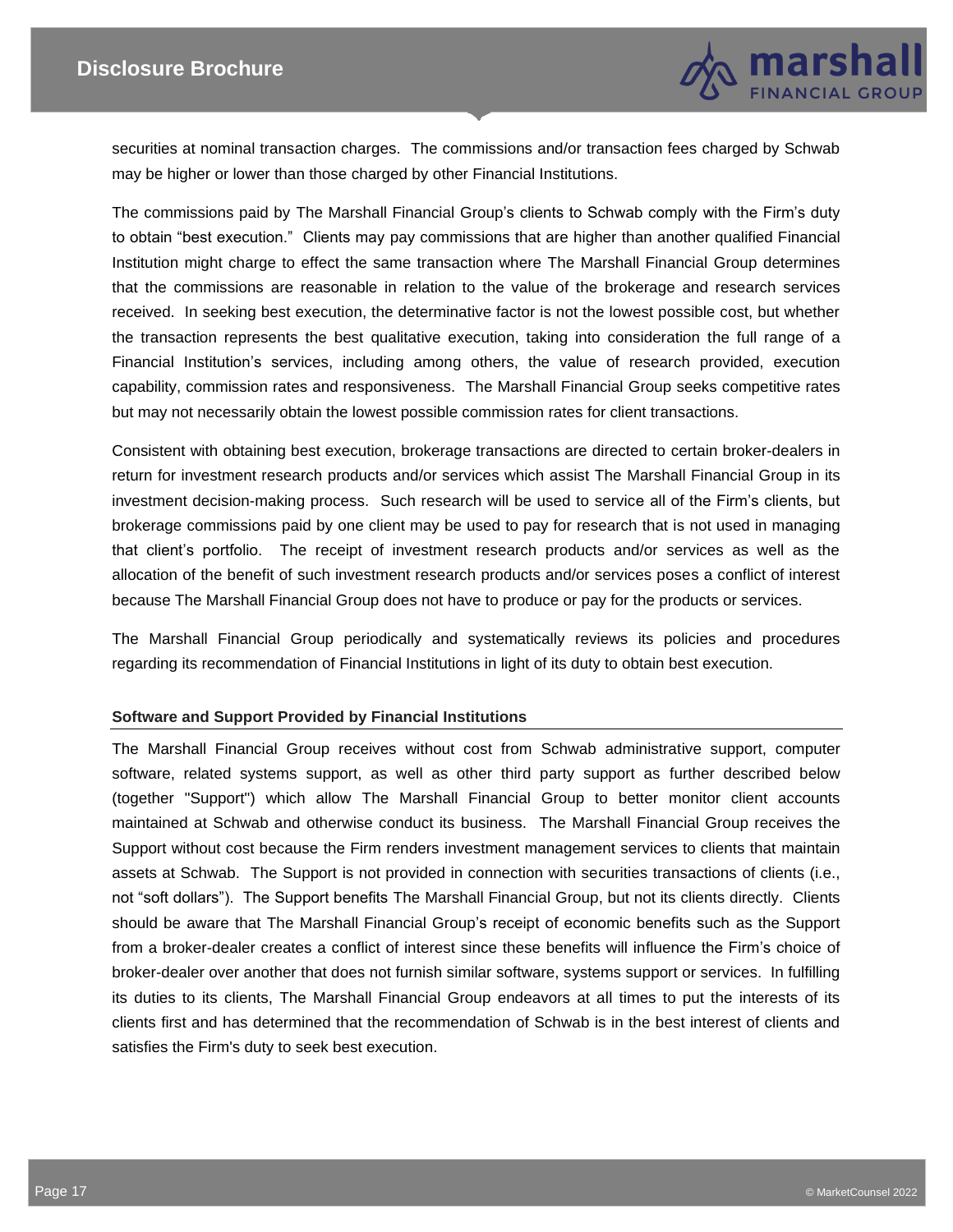

Specifically, The Marshall Financial Group receives the following benefits from Schwab: i) receipt of duplicate client confirmations and bundled duplicate statements; ii) access to a trading desk that exclusively services its institutional traders; iii) access to block trading which provides the ability to aggregate securities transactions and then allocate the appropriate shares to client accounts; iv) access to an electronic communication network for client order entry and account information.

These services generally are available to independent investment advisors on an unsolicited basis, at no charge to them so long as a certain amount of the advisor's clients' assets are maintained in accounts at Schwab Advisor Services. Schwab's services include brokerage services that are related to the execution of securities transactions, custody, research, including that in the form of advice, analyses and reports, and access to mutual funds and other investments that are otherwise generally available only to institutional investors or would require a significantly higher minimum initial investment.

For client accounts maintained in its custody, Schwab generally does not charge separately for custody services but is compensated by account holders through commissions or other transaction-related or asset-based fees for securities trades that are executed through Schwab or that settle into Schwab accounts.

Schwab also makes available to the Firm other products and services that benefit the Firm but may not benefit its clients' accounts. These benefits may include national, regional or Firm specific educational events organized and/or sponsored by Schwab. Other potential benefits may include occasional business entertainment of personnel of The Marshall Financial Group by Schwab personnel, including meals, invitations to sporting events, including golf tournaments, and other forms of entertainment, some of which may accompany educational opportunities. Other of these products and services assist The Marshall Financial Group in managing and administering clients' accounts. These include software and other technology (and related technological training) that provide access to client account data (such as trade confirmations and account statements), facilitate trade execution (and allocation of aggregated trade orders for multiple client accounts), provide research, pricing information and other market data, facilitate payment of the Firm's fees from its clients' accounts, and assist with back-office training and support functions, recordkeeping and client reporting. Many of these services generally may be used to service all or some substantial number of the Firm's accounts, including accounts not maintained at Schwab. Schwab also makes available to The Marshall Financial Group other services intended to help the Firm manage and further develop its business enterprise. These services may include professional compliance, legal and business consulting, publications and conferences on practice management, information technology, business succession, regulatory compliance, employee benefits providers, human capital consultants, insurance and marketing.

In addition, Schwab may make available, arrange and/or pay vendors for these types of services rendered to the Firm by independent third parties. Schwab may discount or waive fees it would otherwise charge for some of these services or pay all or a part of the fees of a third-party providing these services to the Firm. While, as a fiduciary, The Marshall Financial Group endeavors to act in its clients' best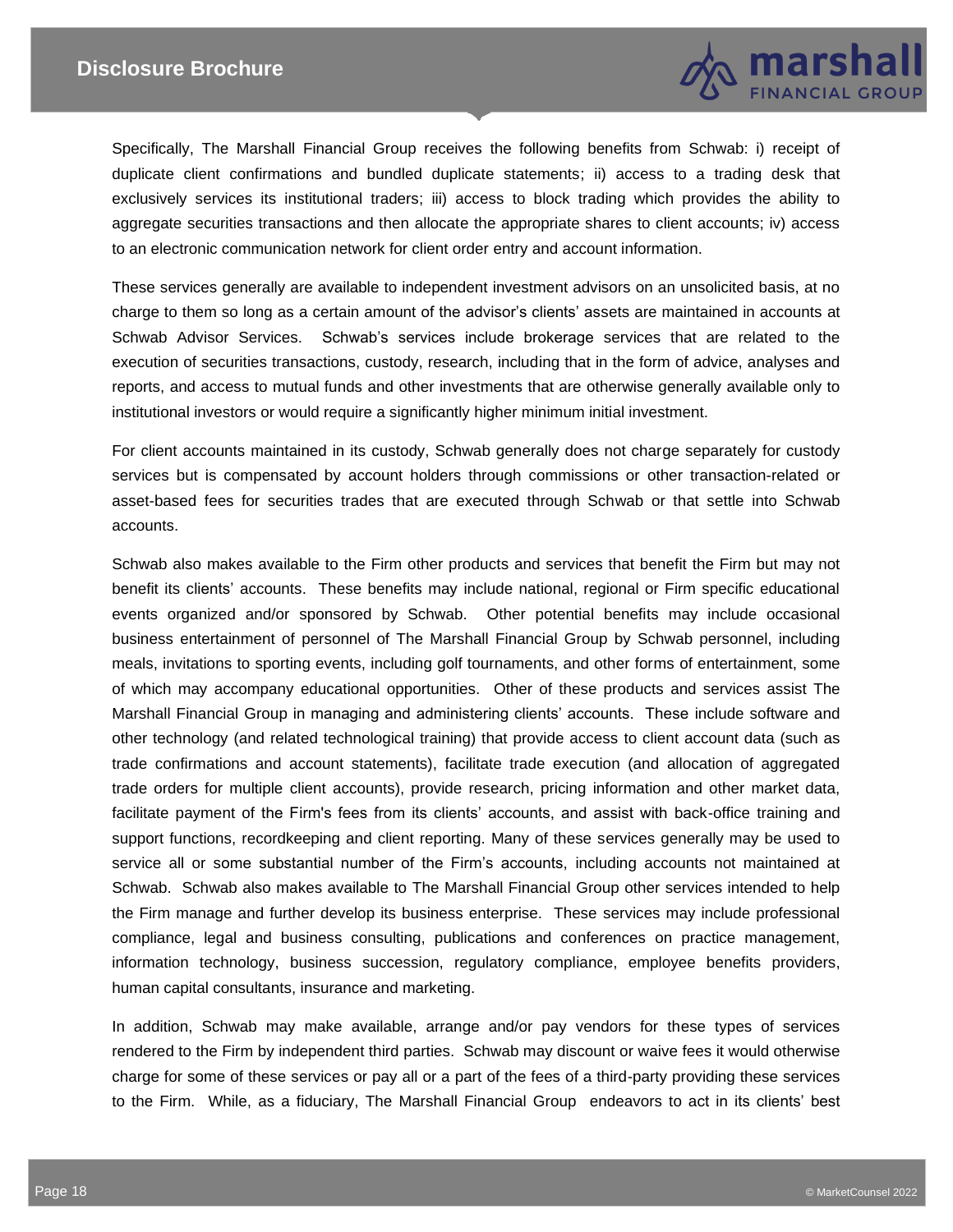

interests, the Firm's recommendation that clients maintain their assets in accounts at Schwab may be based in part on the benefits received and not solely on the nature, cost or quality of custody and brokerage services provided by Schwab, which creates a potential conflict of interest.

In addition to certain economic benefits received from broker-dealers, the Firm also occasionally receives certain economic benefits (namely payments for travel-related expenses including airfare, accommodations, and meals) when Firm employees travel to due diligence events sponsored by mutual fund companies. A conflict of interest exists as a result of the receipt of such benefits because such benefits could influence the Firm's selection of mutual funds in which its clients may invest. Nonetheless, the Firm will only select those mutual funds for clients that are in the best interest of its clients.

#### **Trade Aggregation**

Transactions for each client generally will be effected independently, unless The Marshall Financial Group decides to purchase or sell the same securities for several clients at approximately the same time. The Marshall Financial Group may (but is not obligated to) combine or "batch" such orders to obtain best execution, to negotiate more favorable commission rates or to allocate equitably among the Firm's clients differences in prices and commissions or other transaction costs that might not have been obtained had such orders been placed independently. Under this procedure, transactions will generally be averaged as to price and allocated among The Marshall Financial Group's clients pro rata to the purchase and sale orders placed for each client on any given day. To the extent that the Firm determines to aggregate client orders for the purchase or sale of securities, including securities in which The Marshall Financial Group's Supervised Persons may invest, the Firm generally does so in accordance with applicable rules promulgated under the Advisers Act and no-action guidance provided by the staff of the U.S. Securities and Exchange Commission. The Marshall Financial Group does not receive any additional compensation or remuneration as a result of the aggregation.

In the event that the Firm determines that a prorated allocation is not appropriate under the particular circumstances, the allocation will be made based upon other relevant factors, which may include: (i) when only a small percentage of the order is executed, shares may be allocated to the account with the smallest order or the smallest position or to an account that is out of line with respect to security or sector weightings relative to other portfolios, with similar mandates; (ii) allocations may be given to one account when one account has limitations in its investment guidelines which prohibit it from purchasing other securities which are expected to produce similar investment results and can be purchased by other accounts; (iii) if an account reaches an investment guideline limit and cannot participate in an allocation, shares may be reallocated to other accounts (this may be due to unforeseen changes in an account's assets after an order is placed); (iv) with respect to sale allocations, allocations may be given to accounts low in cash; (v) in cases when a pro rata allocation of a potential execution would result in a de minimis allocation in one or more accounts, the Firm may exclude the account(s) from the allocation; the transactions may be executed on a pro rata basis among the remaining accounts; or (vi) in cases where a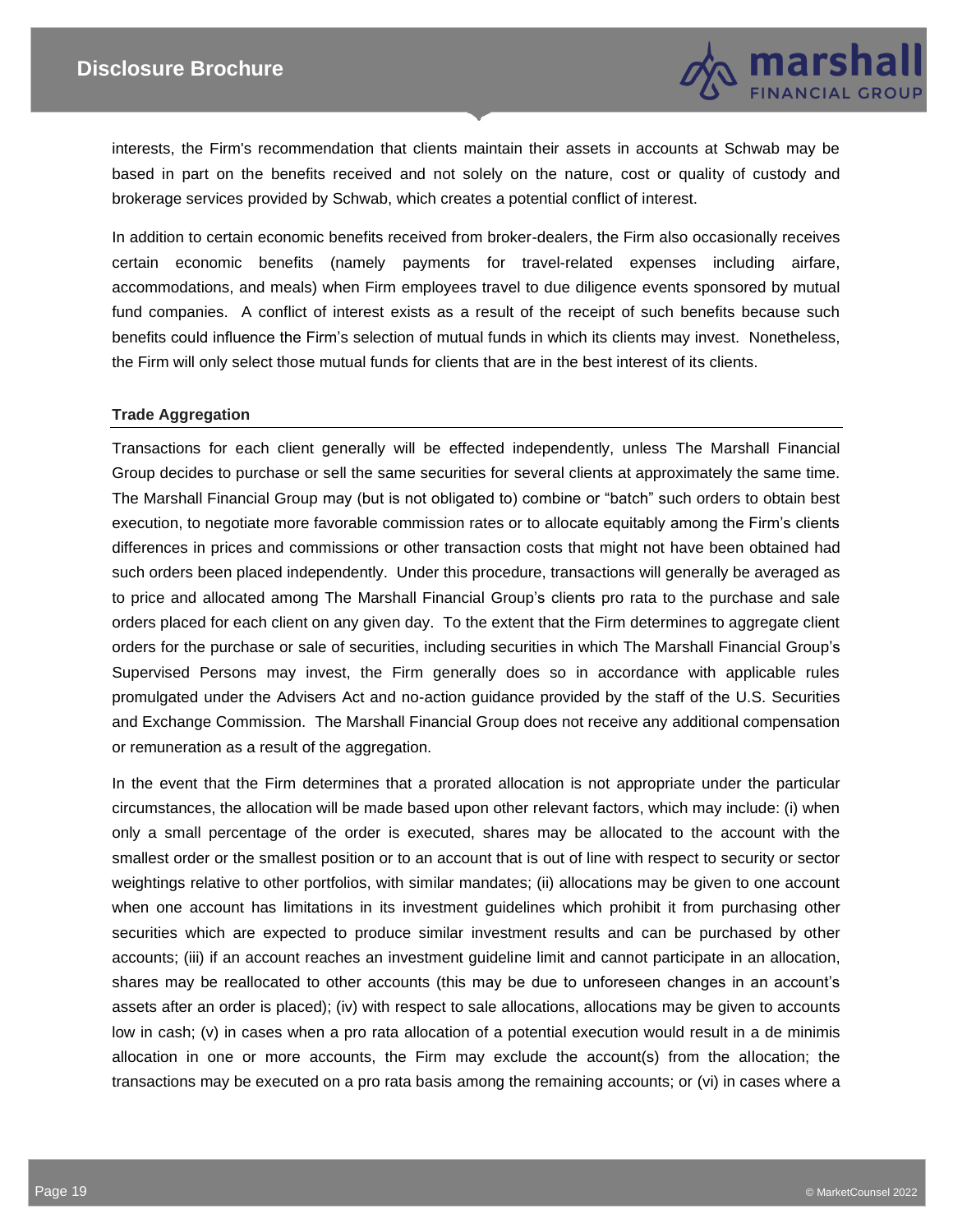

small proportion of an order is executed in all accounts, shares may be allocated to one or more accounts on a random basis.

# **Item 13. Review of Accounts**

#### **Account Reviews**

The Marshall Financial Group monitors its clients' investment portfolios on a continuous and ongoing basis, and conducts regular account reviews at least annually. Such reviews are conducted by one of the firm's investment adviser representatives. All investment advisory clients are encouraged to discuss their needs, goals, and objectives with The Marshall Financial Group and to keep The Marshall Financial Group informed of any changes thereto. The Marshall Financial Group contacts ongoing investment advisory clients at least annually to review its previous services and/or recommendations, and to discuss the impact resulting from any changes in theirs financial situation and/or investment objectives.

#### **Account Statements and General Reports**

Clients are provided with transaction confirmation notices and regular summary account statements directly from the *Financial Institutions*. Clients in the Program also receive reports from The Marshall Financial Group that may include such relevant account and/or market-related information, such as an inventory of account holdings and account performance on an annual basis or as otherwise agreed. Clients should compare any supplemental reports they receive from The Marshall Financial Group and/or the *Independent Managers* with the account statements they receive from the *Financial Institutions*.

## **Item 14. Client Referrals and Other Compensation**

#### **Client Referrals**

The Marshall Financial Group does not provide compensation for client referrals.

#### **Other Economic Benefit**

The Marshall Financial Group has an arrangement in place where it receives an economic benefit from a third party (non-client) for providing advisory services. This type of relationship poses a conflict of interest and is described at length in Item 12.

## **Item 15. Custody**

Marshall Financial Group is deemed to have custody of client funds and securities because the Firm is given the ability to debit client accounts for payment of the Firm's fees. As such, client funds and securities are maintained at one or more Financial Institutions that serve as the qualified custodian with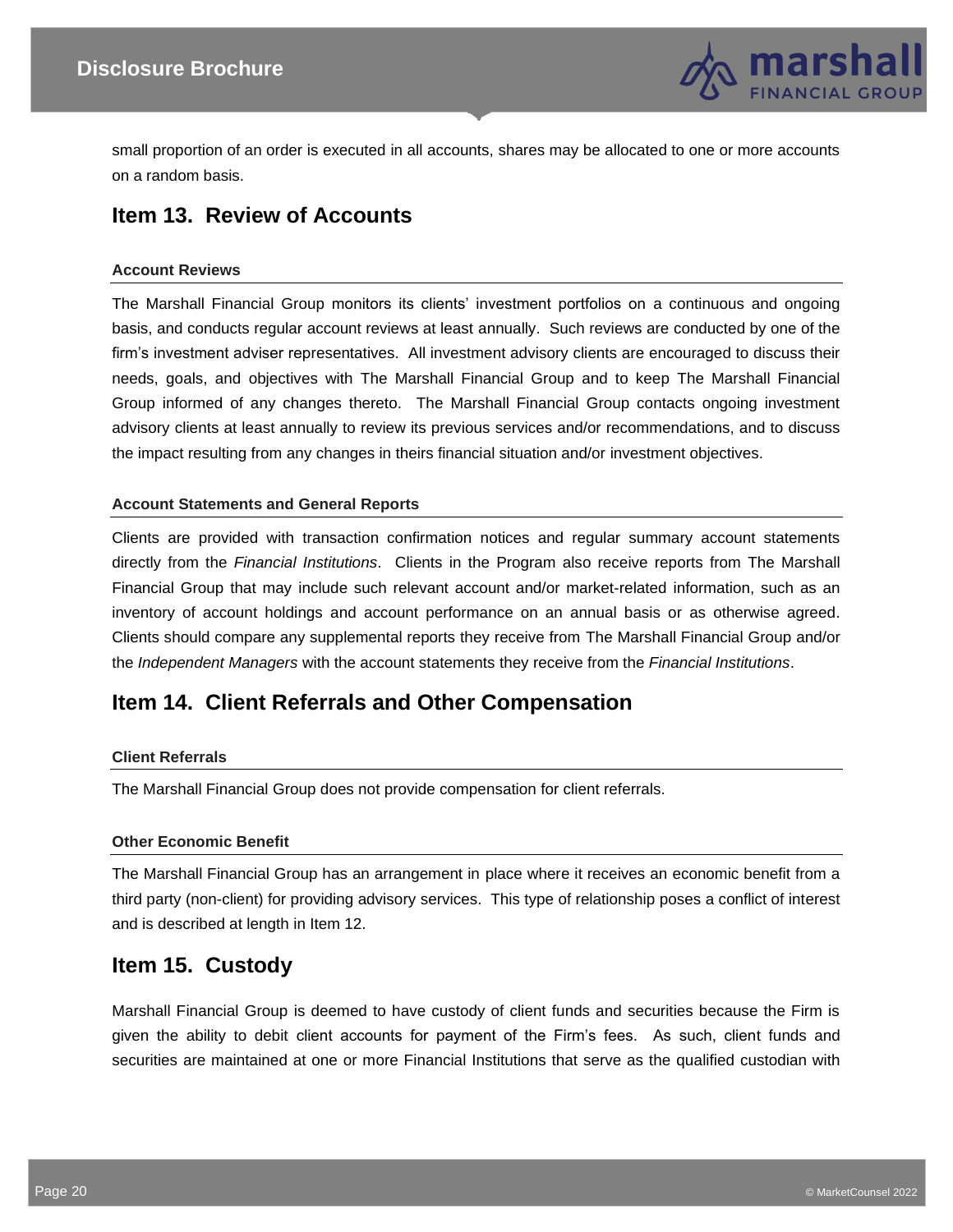

respect to such assets. Such qualified custodians will send account statements to clients at least once per calendar quarter that typically detail any transactions in such account for the relevant period.

In addition, as discussed in Item 13, The Marshall Financial Group also sends periodic supplemental reports to clients. Clients should carefully review the statements sent directly by the Financial Institutions and compare them to those received from The Marshall Financial Group.

#### **Surprise Independent Examination**

As Marshall Financial Group is deemed to have custody over clients' cash or securities (for reasons other than those discussed above), the Firm is required to engage an independent accounting Firm to perform a surprise annual examination of those assets and accounts over which it maintains custody. Any related opinions issued by an independent accounting Firm are filed with the SEC and are publicly available on the SEC's Investment Adviser Public Disclosure website. Marshall Financial Group does not have direct access to client funds as they are maintained with an independent qualified custodian.

#### **Standing Letters of Authorization**

The Marshall Financial Group also has custody due to clients giving the Firm limited power of attorney in a standing letter of authorization ("SLOA") to disburse funds to one or more third parties as specifically designated by the client. In such circumstances, the Firm will implement the steps in the SEC's no-action letter on February 21, 2017 which includes (in summary): i) client will provide instruction for the SLOA to the custodian; ii) client will authorize the Firm to direct transfers to the specific third party; iii) the custodian will perform appropriate verification of the instruction and provide a transfer of funds notice to the client promptly after each transfer; iv) the client will have the ability to terminate or change the instruction; v) the Firm will have no authority or ability to designate or change the identity or any information about the third party; vi) the Firm will keep records showing that the third party is not a related party of the Firm or located at the same address as the Firm; and vii) the custodian will send the client an initial and annual notice confirming the SLOA instructions.

### **Item 16. Investment Discretion**

The Marshall Financial Group may be given the authority to exercise discretion on behalf of clients. The Marshall Financial Group is considered to exercise investment discretion over a client's account if it can effect transactions for the client without first having to seek the client's consent. The Marshall Financial Group is given this authority through a power-of-attorney included in the agreement between The Marshall Financial Group and the client. Clients may request a limitation on this authority (e.g., certain securities not to be bought or sold).

The Marshall Financial Group generally takes discretion over the following activities:

• The securities to be purchased or sold;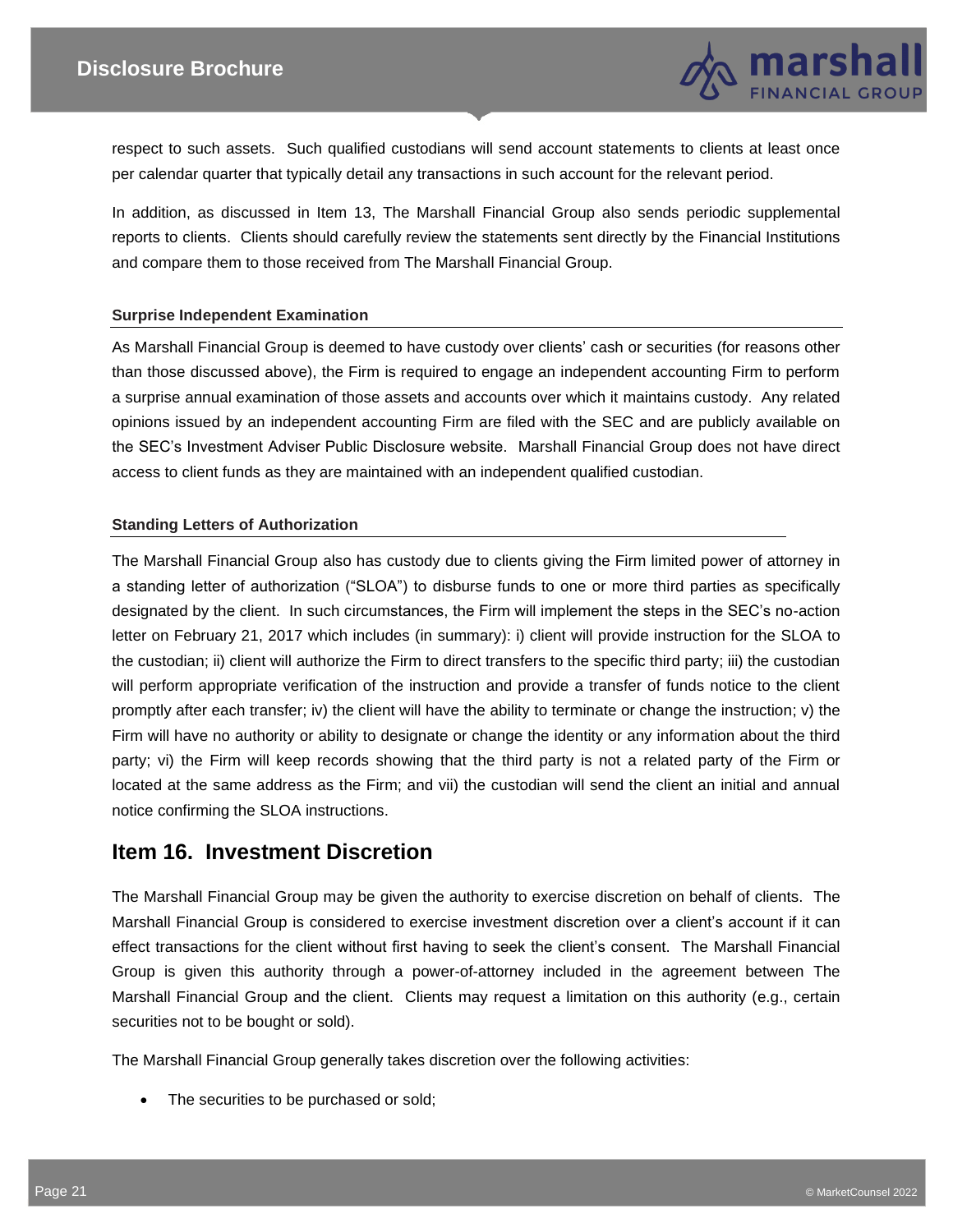

- The amount of securities to be purchased or sold; and
- When transactions are made.

# **Item 17. Voting Client Securities**

The Marshall Financial Group does not accept the authority to vote clients' securities (i.e., proxies) on their behalves. Clients receive proxies directly from the *Financial Institutions* where their assets are custodied and may contact the firm at the telephone number on the cover of this brochure with questions about such.

# **Item 18. Financial Information**

The Marshall Financial Group is not required to disclose any financial information pursuant to this Item due to the following:

- The firm does not require or solicit the prepayment of more than \$1,200 in fees six months or more in advance;
- The firm does not have a financial condition that is reasonably likely to impair its ability to meet contractual commitments to clients; and
- The firm has not been the subject of a bankruptcy petition at any time during the past ten years.